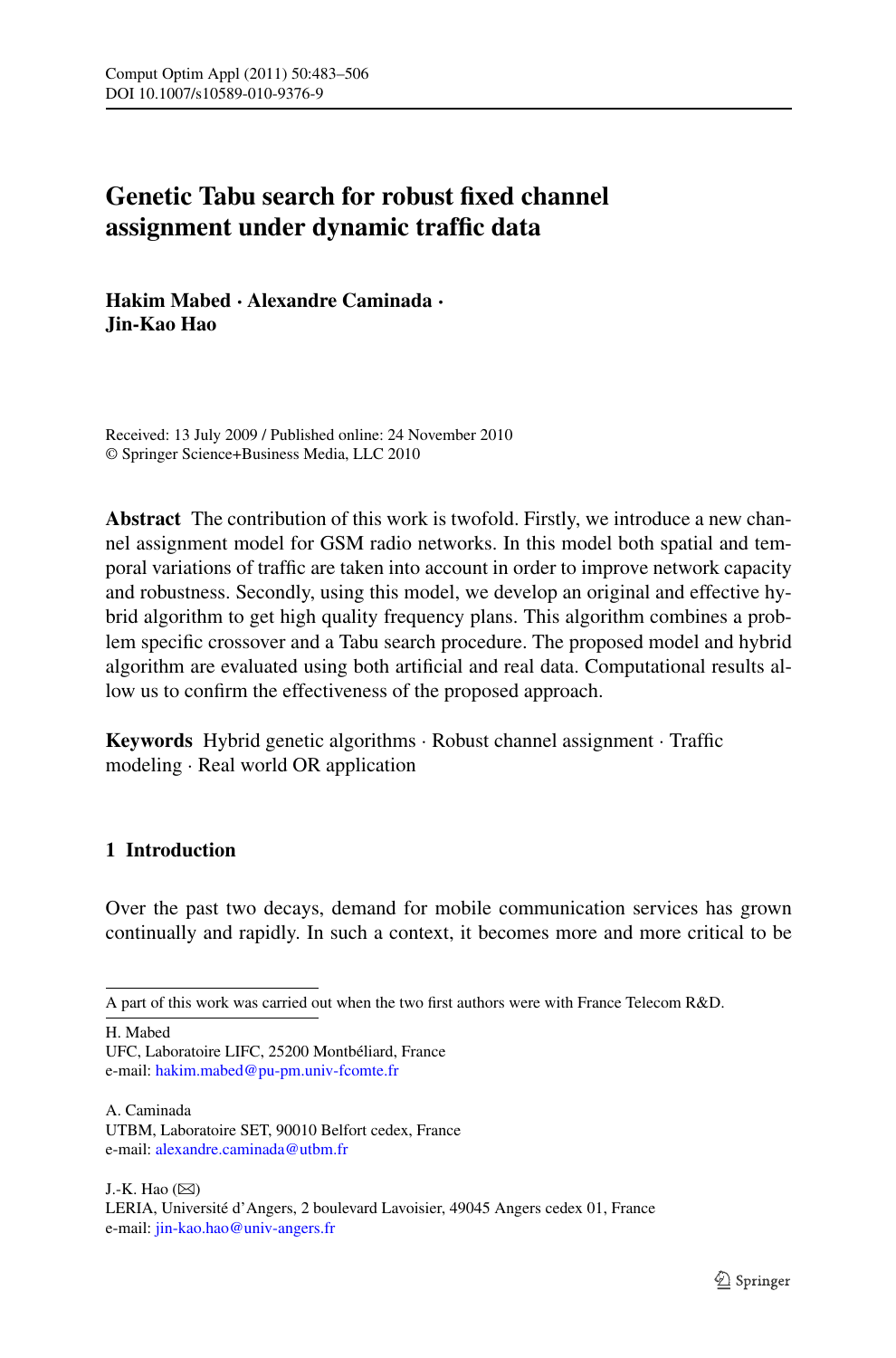able to manage the system resources in a flexible manner [[41\]](#page-23-0). In this paper, we consider the fixed frequency assignment problem where the traffic undergoes both spatial and temporal variations. Considering traffic variations for frequency assignment is desirable and even necessary to enable high network capacity and quality of service.

Many schemes of channel management have been adopted to cope with traffic variations [[22\]](#page-22-0). Mainly, those schemes may be classified into three classes:

- *Reactive schemes* operate in real-time as new calls arrive in the system and consequently induce additional signaling loads in the network or require some changes to both base station and terminal equipment. Dynamic channel assignment [\[3](#page-22-1)[–5](#page-22-2), [7\]](#page-22-3), hybrid channel assignment [\[38](#page-23-1)] and channel borrowing [\[40](#page-23-2)] belong to this class.
- *Proactive* or *adaptive schemes* periodically readjust the frequency plan according to expected traffic evolution [\[33](#page-23-3)]. This readjustment must be made in such a way that one performs a minimum number of modifications on the existing frequency plan in order to minimize channel handoff.
- *Fixed schemes* permanently allocate to each station a set of nominal channels. Frequency planning is then made on the basis of over-sizing of traffic data or using probabilistic distribution of traffic load [\[19](#page-22-4), [28,](#page-22-5) [31,](#page-22-6) [34\]](#page-23-4). The major inconvenient of this kind of strategies is still the lake of robustness against traffic variations.

In this paper, we propose a new model for fixed channel assignment (FCA) which takes into account both spatial and temporal variation of traffic in order to improve network capacity and frequency plan robustness. In this model, we assume that we have data on traffic variation for *np* future periods representing the cyclical evolution of traffic (daily or weekly). The objective is then to find an assignment of the available frequencies to the base stations in order to satisfy traffic demands and to minimize interference. Three criteria are retained to measure the performance of frequency plans: (1) total interference over the given time period, (2) temporal robustness of the frequency plan, and (3) spatial repartition of interference. The first criterion is well known; the other two criteria, however, are rarely studied in the literature. Contrary to reactive and proactive schemes, this model has the advantage of introducing neither additional signaling loads nor interventions on network equipment.

The classical FCA is known to be a very difficult optimization problem  $[1, 6, 13,$  $[1, 6, 13,$  $[1, 6, 13,$  $[1, 6, 13,$  $[1, 6, 13,$  $[1, 6, 13,$  $[1, 6, 13,$ [17,](#page-22-9) [27,](#page-22-10) [30\]](#page-22-11). The presence of additional optimization criteria in the new model makes the problem even harder. For the resolution purpose, we have elaborated an original genetic Tabu search heuristic (GTS). The main characteristic of the algorithm is the use of a common Tabu list for all population individuals. This structure allows experience sharing between current solutions. Another important feature is its domainspecific genetic operators: violation-directed mutation and geographical crossover [\[34](#page-23-4)]. The efficiency of the hybrid algorithm is compared to three other algorithms, derived by switching off some of its components. The first one (noted GLS) is the same genetic Tabu search except that Tabu search is replaced by a simple descent algorithm based on the same neighborhood structure. The second algorithm used for the comparison is a basic Tabu search (TS) algorithm that uses again the same neighborhood structure as before and proceeds by inspecting the entire neighborhood at each iteration. The third algorithm is a hybrid genetic Tabu search algorithm iden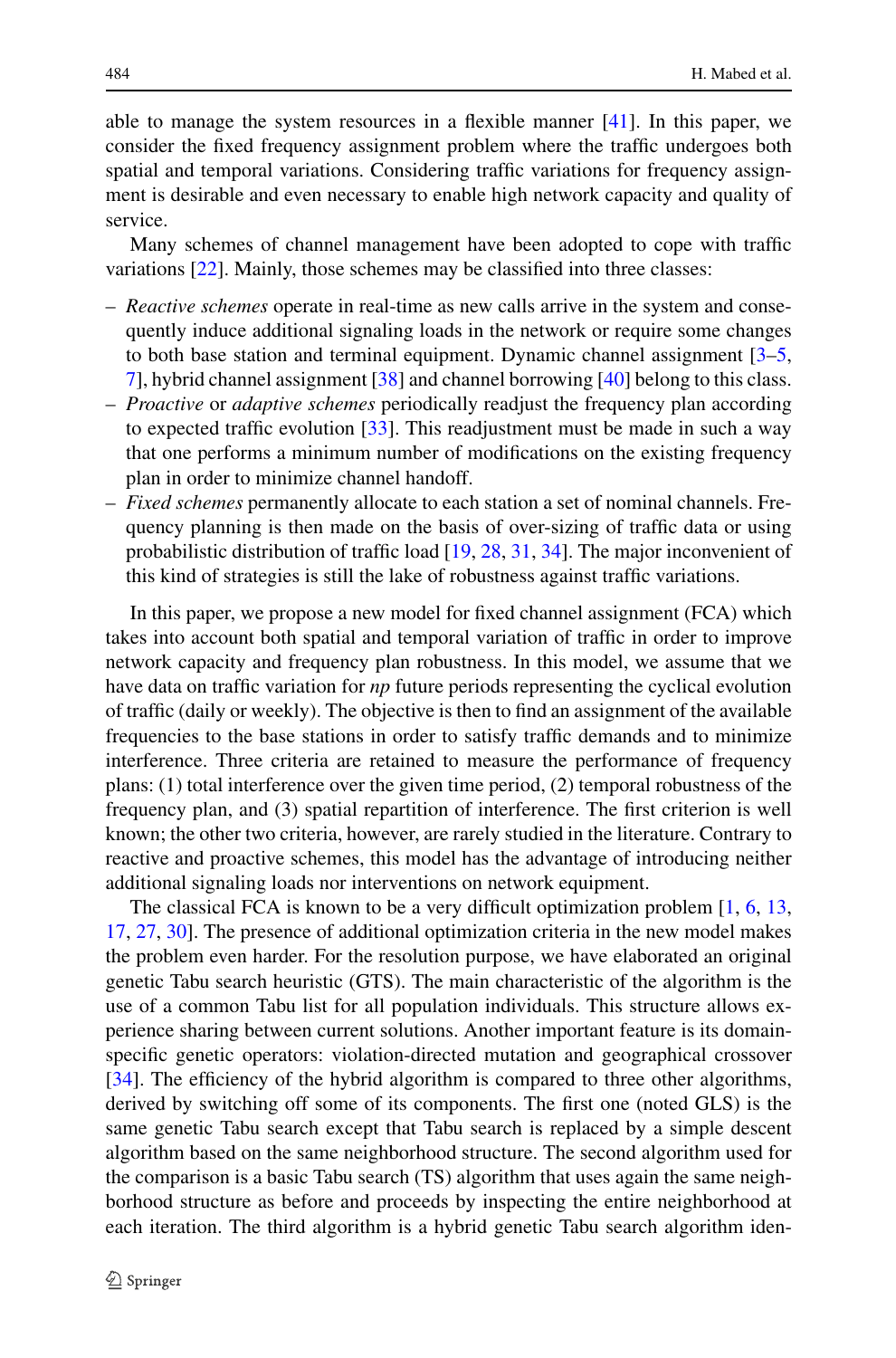tical to GTS algorithm but where the population individuals don't share a common Tabu list. Consequently, each individual have its proper Tabu list.

The paper is organized as follows. In the next section, we describe the context of this study and we give an overview on fixed channel assignment modeling history. Then the impact of traffic variation on frequency plan performance is shown. In the Sect. [3](#page-4-0), we introduce formally the multi-criteria cost model. Description of the genetic Tabu search and its operators are presented in Sect. [4](#page-6-0). Sections [5](#page-12-0), [6](#page-13-0) and [7](#page-14-0) present the three comparison algorithms. Section [8](#page-14-1) is dedicated to experiments and computational results. The conclusion is drawn in the last section.

### **2 Fixed channel assignment in GSM networks**

In radio mobile networks [[24,](#page-22-12) [29\]](#page-22-13), communications are ensured by a radio link. The mobile network operators dispose of a very limited number of frequencies to cover all the network area (limited to 62 frequencies in France). For this reason, frequency reuse is indispensable to increase the capacity of a network.

<span id="page-2-0"></span>A GSM air-interface [[23\]](#page-22-14) is composed of a set of sites, each supporting one to three stations. Each station covers an area called cell representing all the points served by this station (Fig. [1\)](#page-2-0). Fixed channel assignment (FCA) is widely used in today's cellular networks because of its implementation simplicity. In this scheme, each station requires a fixed number of frequencies according to its traffic load, which may simultaneously occur in the cell. Channel assignment consists in finding a permanent assignment of the available frequency spectrum to the stations of the network, which satisfies stations demands and minimizes interference. Interference is caused by the presence of overlapping areas between cells where several signals of good quality are received.<sup>1</sup> In these areas, traffic satisfaction is highly conditioned by used fre-





<span id="page-2-1"></span><sup>&</sup>lt;sup>1</sup>Notice that signal overlapping is necessary to ensure communications handovers.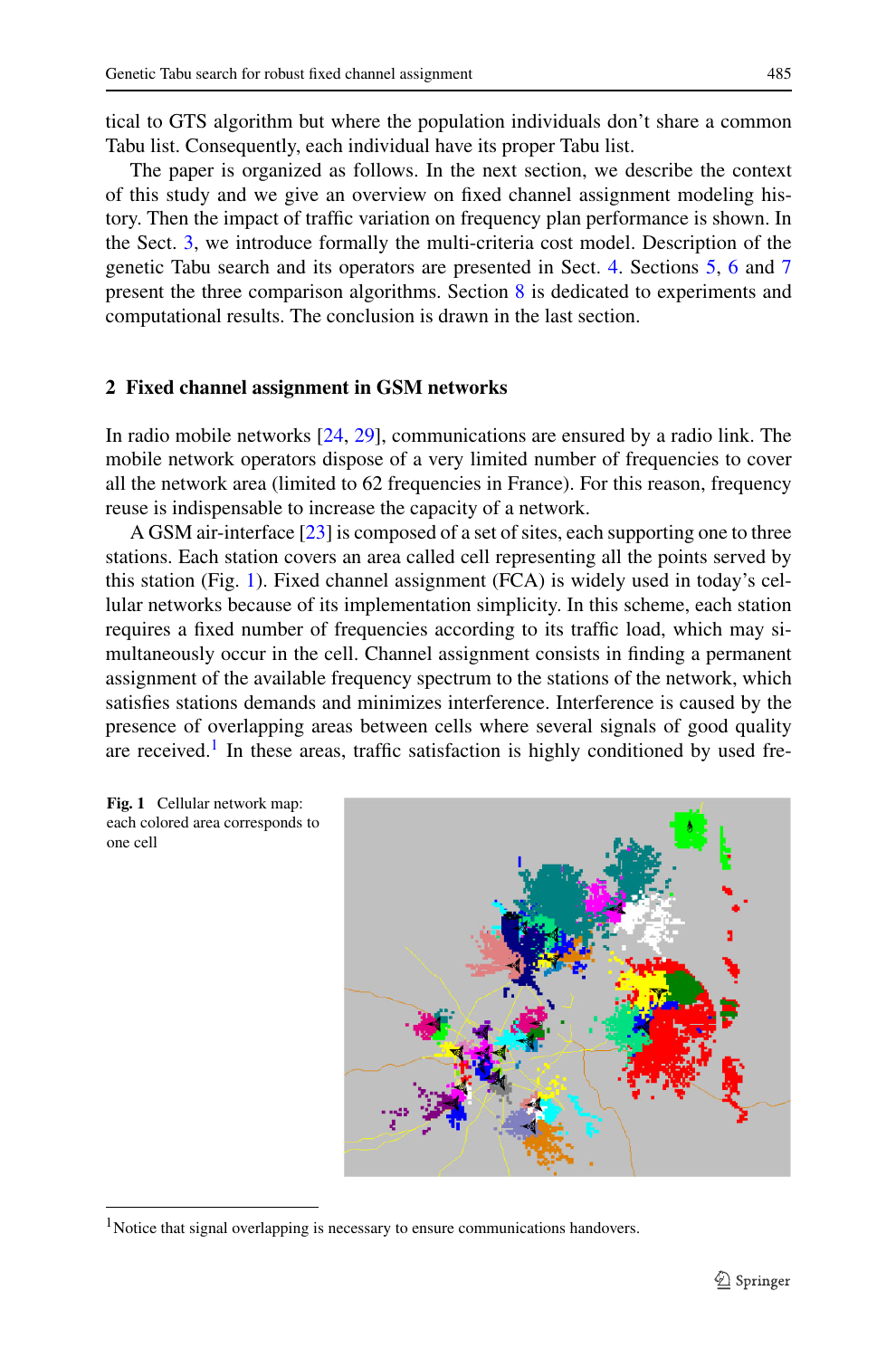quencies. We distinguish three classes of interference constraints according to their importance:

- Co-station constraint (call it C1 hereafter): frequencies assigned to the same station must be spaced by at least 3 channels.
- Co-site constraint (call it C2 hereafter): frequencies assigned to stations located on the same site must be spaced by at least 2 channels.
- Inter-site constraint: frequencies assigned to stations belonging to different sites are spaced according to their mutual interference.

Generally, the co-station and co-site interferences are considered as hard constraints that satisfaction conditions the feasibility of the frequency plan, whereas the inter-site interferences are seen as soft constraints that express a preference of some solutions.

The first works on the FCA are based on a reusing matrix [\[12](#page-22-15), [16,](#page-22-16) [18,](#page-22-17) [21](#page-22-18)] indicating channel separation required between frequencies to completely eliminate the interference. In such a model, interference priorities are ignored. In fact, inter-site interference involves different levels of damage to the affected communications. This damage is measured according to used frequencies distance, interference power and the affected traffic. More realistic models were recently proposed, which are based on the quantification of interference risks [[6,](#page-22-7) [9](#page-22-19), [20\]](#page-22-20). In this case, the interference damage produced by each station on each other is estimated. Frequency plan quality corresponds then to the sum of recorded interference damage rather than the number of unsatisfied separation constraints.

The impact of traffic on interference is twofold. As jamming station, traffic intensity describes the using rate of frequencies assigned to the station and hence impacts on the quantity of generated interference. As interfered station, traffic intensity reflects the importance of the area covered by the station and consequently the interest of interference reduction on this area. Since traffic is variable, frequency plan considered good according to traffic situation at a given period might become bad at other periods. To manage traffic evolution, current frequency planning methods are based on an over-sizing of traffic data. One commonly used technique is based on traffic data at second busy hour of the day (2BH) [[21\]](#page-22-18). More precisely, on each station, the quantity of traffic recorded at the second busy hour of the day is retained (Fig. [2](#page-4-1)). This traffic is considered constant and occurring in a simultaneous way. This over-sizing involves an inaccuracy in modeling of traffic capacity.

Contrary to aggregating traffic data, we propose here a frequency channel assignment model, which takes into account the dynamic aspect of traffic and is, hence, more adequate in modeling global quality of the frequency plans and their robustness towards these changes. In the following of the article we refer to this model by *dynamic model*.

In the dynamic model, we consider that traffic evolution follows a cyclical scheme (daily or weekly) that remains stable for a relatively long period (about 3 to 6 months). Consequently, the frequency plan is built to fit the traffic evolution. Such a frequency plan will remain operational for several months. As for classical model, the frequency plan will be readjusted when important changes occur in the cyclical variation of traffic (for example seasonal changes).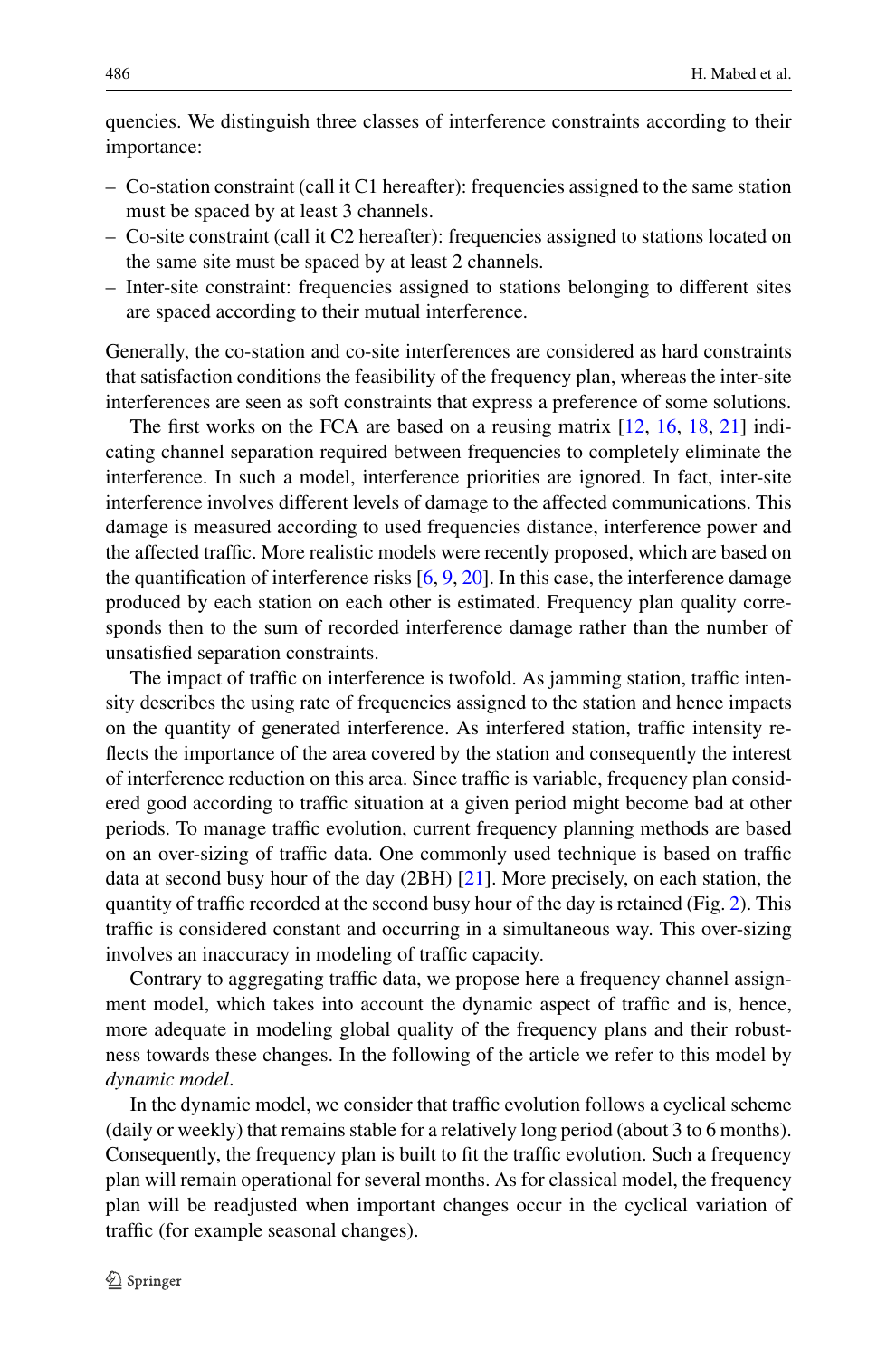

<span id="page-4-1"></span><span id="page-4-0"></span>**Fig. 2** Traffic evolution of one cell over 24 hours

### **3 Fixed channel assignment model**

Let *N* be a GSM network composed of *n* stations and  $\{1, \ldots, nf\}$  the set of available frequencies. For each station *i*, we know the required number of frequencies, *MAi*, and the traffic load  $t_i^h$  at any period  $h \in [1..np]$ . We note  $t_i^{2BH}$  the traffic load on the station *i* at the second busy period and  $f_{i,k}$  the *k*th frequency assigned to station *i*.

Let *C1* and *C2* two binary functions representing the co-station and co-site constraints and are defined as follows:

$$
C1(i,k,p) = \begin{cases} 1 & \text{if } |f_{i,k} - f_{i,p}| < 3 \\ 0 & \text{else} \end{cases}
$$
 (1)

$$
C2(i, j, k, p) = \begin{cases} 1 & \text{if } |f_{i,k} - f_{j,p}| < 2\\ 0 & \text{else} \end{cases}
$$
 (2)

Let *I* be the function measuring inter-site interference damage generated by one station on one other.  $I(i, j, t_i, t_j, d)$  designates interference damage produced by the station *i* on the station *j* when they use two frequencies spaced by *d* channels. Where  $t_i$ ,  $t_j$  correspond to traffic load on the two stations. The value of the function doesn't correspond directly to a physical measure but it is well correlated with the notion of lost traffic.

In our model, the problem is formulated by *np* directed graphs, one per period. Each graph *Gh* represents inter-site constraint damages measured according to traffic situation at period *h*. Nodes of graph correspond to stations and arcs represent interference risks. Each arc linking *i* to *j* is weighted by a pair of values  $(B_{i,j,0}^h, B_{i,j,1}^h)$ , where:

<span id="page-4-2"></span>
$$
B_{i,j,d}^{h} = I(i, j, t_i^h, t_j^h, d)
$$
\n(3)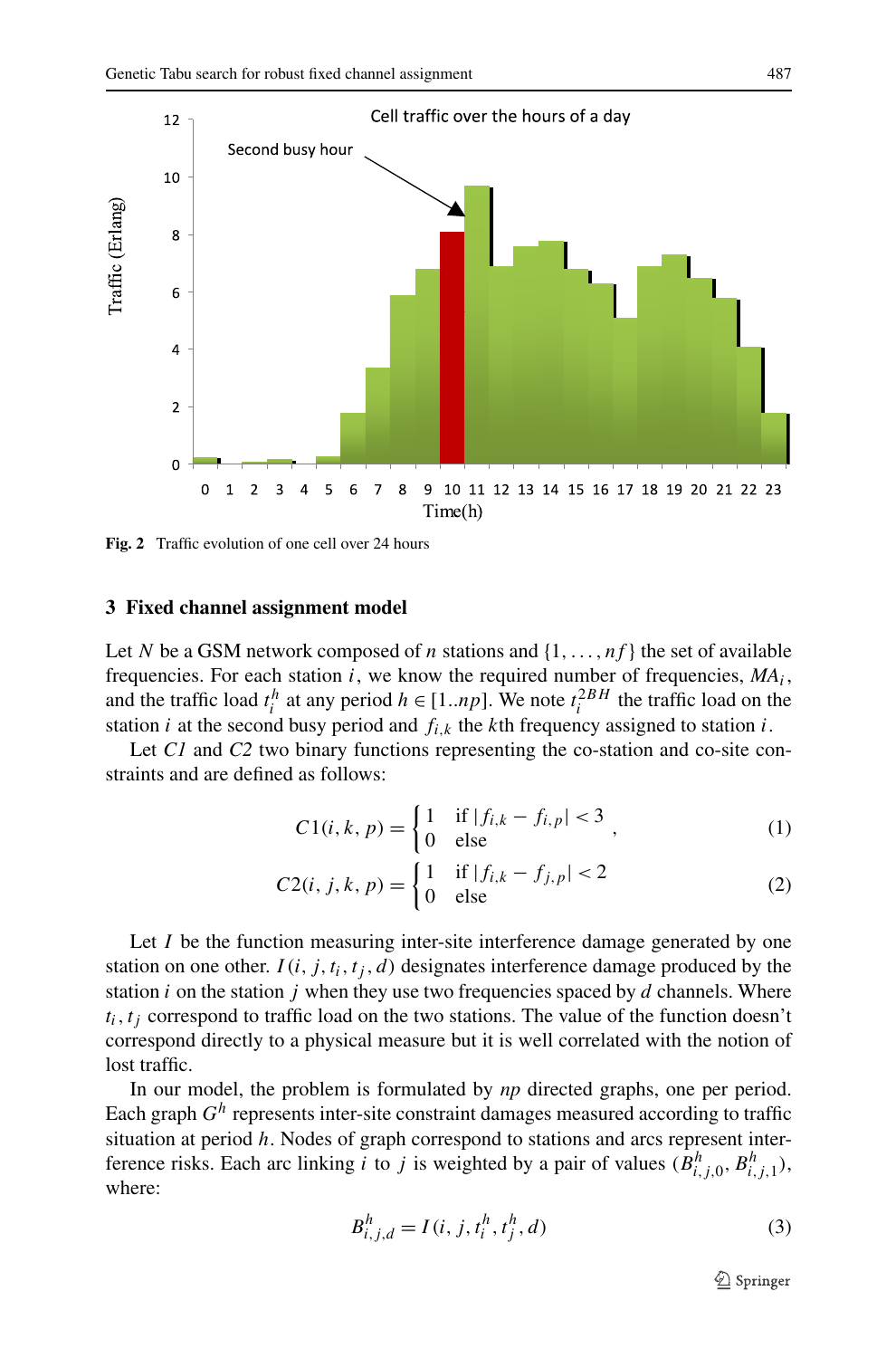Let us first notice that inter-site interference damage is considered negligible when *d* exceeds 1 channel. Secondly, co-site and co-station constraints are constant during all the periods since they refer to network architecture and not to clients demand.

On the basis of those graphs, the quality of a frequency plan is assessed on both a global and local level. The global quality of the frequency plan refers to the total interference recorded on the network over the whole time period. The local quality measures the performance stability of the frequency plan over the time and the space. Three criteria are to be retained then: Total interference, frequency plan robustness, and spatial repartition of interference. These criteria can be stated more formally as follows.

– Total interference or global quality of the frequency plan.

$$
F_1 = \sum_{h=1}^{np} \sum_{\substack{i=1, j=1 \ i \neq j}}^{n,n} \sum_{\substack{(f_{i,k}, f_{j,p}) \ k \in [1..MA_i] \ p \in [1..MA_j]}} B^h_{i,j, |f_{i,k} - f_{j,p}|}
$$
(4)

– Robustness of the frequency plan through time periods. It aims to minimize the worst performance of the frequency plan over the time.

$$
F_2 = \underset{h=1}{\overset{np}{MAX}} \sum_{\substack{i=1, j=1 \ i \neq j}}^{n,n} \sum_{\substack{(f_{i,k}, f_{j,p}) \ (f_{i,k} - f_{j,p})}} B^h_{i,j, |f_{i,k} - f_{j,p}|}
$$
\n
$$
\underset{p \in [1..MA_j]}{\overset{np}{X}}
$$
\n
$$
(5)
$$

– Spatial repartition of interference through the network. It aims to minimize the maximal amount of interference on one station.

$$
F_3 = \underset{i=1}{\overset{n}{\text{MAX}}} \sum_{j=1}^n \sum_{h=1}^{np} \sum_{\substack{(f_{i,k}, f_{j,p}) \\ k \in [1..MA_i] \\ p \in [1..MA_j]}} B^h_{i,j, |f_{i,k} - f_{j,p}|}
$$
(6)

According to this model, the objective of the channel assignment problem is to find the  $f_{i,k}$  values which satisfy co-station and co-site constraints and minimize  $F_1, F_2$ and  $F_3$ . The frequency plan will be then operational during all periods. The general scheme of problem modeling and solving is described in Fig. [3.](#page-6-1)

The computational complexity of the standard FCA problem has been studied in several works [\[1](#page-21-0), [6](#page-22-7), [8](#page-22-21)]. From these studies we know that:

- 1. FCA, reduced to the minimization of the function  $F_1$ , is NP-complete.
- 2. The general problem of finding a feasible solution satisfying co-station and co-site constraints is NP-complete.
- 3. The problem of deciding whether an instance of the problem presents a feasible solution is NP-complete.

In addition, the non-linear nature of the  $F_2$  and  $F_3$  criteria increases the difficulty of the problem. Moreover, previous studies have also shown the difficulty of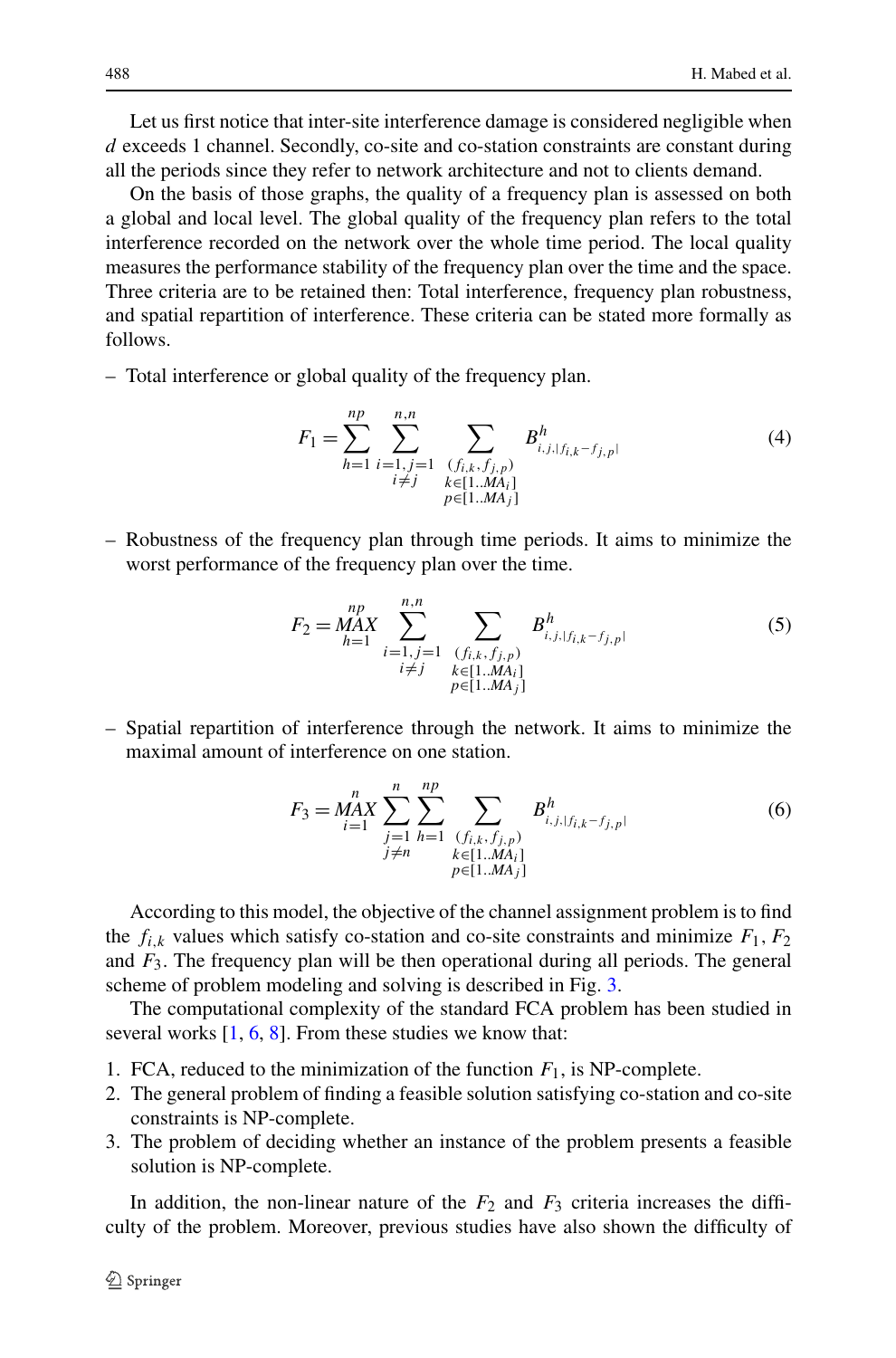<span id="page-6-1"></span>

**Fig. 3** Fixed channel assignment model: from traffic data evolution over *np* periods, *np* constraints graphs are built. Constraints graphs are used to construct the fixed frequency plan

<span id="page-6-0"></span>the practical solving of the FCA. For these reasons, heuristics constitute a natural and practical solution approach for tackling FCA with the dynamic model.

Next section presents our hybrid heuristic algorithm for solving the FCA problem. This algorithm combines genetic search and a Tabu algorithm and uses the above quality functions  $(F_1, F_2$  and  $F_3)$  as part of its evaluation function.

### **4 Genetic Tabu search for FCA (GTS)**

Our solution method is based on the hybrid evolutionary framework which combines local search with population based evolutionary algorithms. This framework, which becomes more and more popular in recent years, has been applied with great success to several well-known NP-hard combinatorial problems [\[11,](#page-22-22) [24](#page-22-12), [26](#page-22-23), [32\]](#page-23-5). Such a hybrid evolutionary algorithm often requires two complementary key elements: a powerful local search operator and a problem specific crossover operator. The crossover operator is used to create new and potentially interesting solutions, which are further improved by the local search operator.

For the channel assignment problem, we developed such a hybrid algorithm, which embeds a Tabu search (TS) procedure  $[14]$  $[14]$  within a genetic algorithm  $[15]$  $[15]$ . In what follows, we give a detailed presentation of this genetic Tabu search (GTS) algorithm.

4.1 Individual representation and fitness evaluation

A frequency plan is coded by a vector  $\langle f_{1,1}, \ldots, f_{1,MA_1}, f_{2,1}, \ldots, f_{2,MA_2}, \ldots, f_{M,A_d}$  $f_{N,1}, \ldots, f_{N,MA_N}$ , representing frequencies assigned to each station. Each element  $f_{i,k}$  designates the *k*th frequency assigned to the station  $S_i$ . The search space of a problem corresponds therefore to all such configurations where  $f_{i,k} \in [1..n f]$ .

Co-station and co-site constraints are handled using a penalty-based approach. The evaluation (fitness) function corresponds to a linear sum of  $C_1$ ,  $C_2$  and the three criteria  $F_1, F_2$  and  $F_3$  ([7\)](#page-7-0). To emphasize their importance, co-station and co-site constraints are weighted by a large value *ω*. This value is chosen in such a way that constraints satisfaction has always priority over optimization criteria. To that end, the value of  $\omega$  is set to the greatest evaluation of the function  $F_1 + F_2 + F_3$  in the initial population. Since this value is necessarily very high during the initial generation,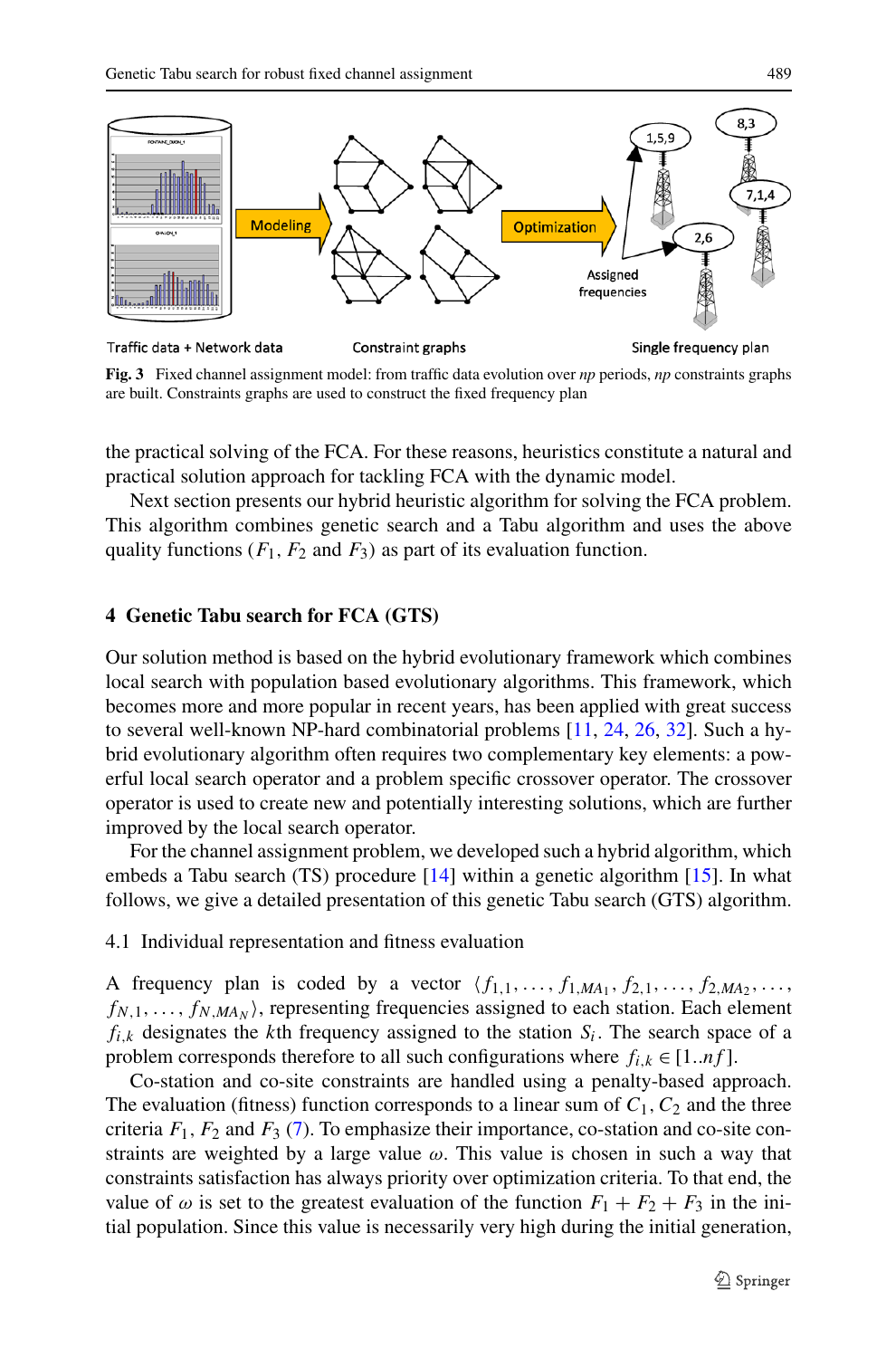<span id="page-7-1"></span>

<span id="page-7-0"></span>this ensures us that the value of  $\omega$  would be large enough to favour hard constraints satisfaction. Notice that the  $\omega$  value is kept fix during the search.

$$
F = \omega \left( \sum_{i=1}^{N} \sum_{k=1}^{MA_i-1} \sum_{p=k+1}^{MA_i} C1(i,k,p) + \sum_{i=1}^{N-1} \sum_{\substack{j=i+1 \ i,j \in \text{same site}}}^{N} \sum_{k=1}^{MA_i} \sum_{p=1}^{MA_j} C2(i,j,k,p) \right) + F_1 + F_2 + F_3
$$
\n(7)

The objective of the FCA algorithm is thus to find the  $f_{i,k}$  values that minimize the function *F*. Notice that F1, F2 and F3 have a unit weight. This is for the following reasons.

- The three functions are of identical nature. All correspond to an interference quantity.
- The normalization of the functions will be prejudicial to F1 criterion since it corresponds to the biggest values. However the analysis of the three criteria shows that the decision maker is principally interested in improving the global quality of the network.

## 4.2 General scheme of the GTS algorithm

Starting from an initial population of random frequency plans (the population size is fixed to 10 for all the referenced tests), the genetic Tabu search algorithm performs a series of cycles called generations. At each generation, two frequency plans are selected from the current population and combined with a problem specific crossover operator (section D). Then the two generated frequency plans are mutated by a Tabu search operator (section E) before being inserted into the population. Figure [4](#page-7-1) presents schematically the working of the algorithm.

4.3 Selection and replacement operators

To favor the selection of good solutions, population individuals are ordered according to their fitness so that the best solution (lower fitness) has the rank 0, the second best solution obtains the rank 1 and so on. The worst solution will thus obtain the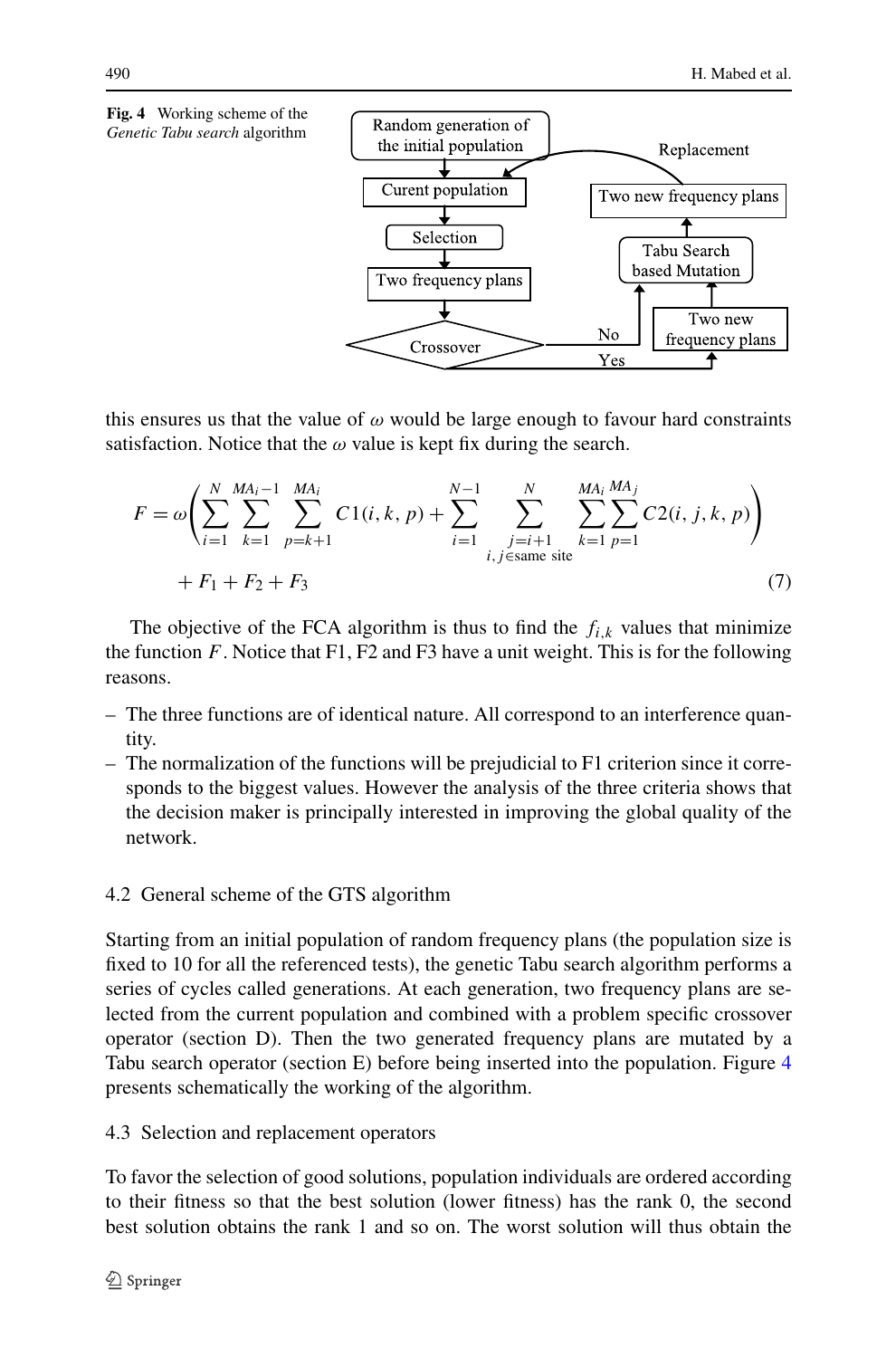biggest rank (population size  $-1$ ). Let  $r_i$  be the rank of the individual *i*, the selection probability of *i* is then calculated following [\(8](#page-8-0)).

<span id="page-8-0"></span>
$$
SP_i = \frac{(Pop\_size - r_i) \times 2}{Pop\_size \times (Pop\_size + 1)}
$$
(8)

Rank based selection has a major advantage to regulate selection pressure and hence allows better convergence of the algorithm [\[36](#page-23-6)]. By convergence we mean the stagnation state of the search process caused by the resemblance between population individuals. Using the rank based selection, we ensure that the selection probability of the best solution doesn't exceed the value  $2/(Pop\_size + 1)$ . Therefore reproduction rate of parents in further generations is limited and convergence process is better controlled. In addition, ranking eliminates the need for fitness scaling when the individual's fitness within the population converges to a narrow interval and hence selection pressure is maintained during the search. This approach shares similarities with the fitness entropy based method used in [\[35](#page-23-7)].

New individuals, created by crossover and then mutation (next 2 sections), are inserted in the population in place of other solutions (not necessarily their parents). Replacement favors the elimination of bad frequency plans. Equation ([9\)](#page-8-1) gives the replacement probability of an individual *i*.

<span id="page-8-1"></span>
$$
RP_i = \frac{r_i \times 2}{Pop\_size \times (Pop\_size - 1)}
$$
(9)

Let us notice that the best frequency plan is never replaced. This elitism selection strategy ensures that the best solution found during the search will not be lost and will continue to contribute to further evolutions.

### 4.4 Crossover operator

Several crossover operators are available in the literature. However, in several cases the use of domain-specific operators has given better results. The analysis of the frequency plan structure shows the importance of the notion of vicinity. In fact, the quality of a frequency plan depends on the frequencies distribution at the local level (cell, site, district, etc. *...*). A good crossover operator should allow the conservation of the conflict-free assignments of the parent solutions and help the resolution of conflicting assignments.

For that reason, we have adopted the so-called geographic crossover described in [\[34](#page-23-4)], which is specially designed for channel assignment. This crossover operator works as follow. Given two frequency plans, the first step of the crossover consists in taking randomly a reference station  $S_i$ . Let  $V(S_i)$  be the set of co-site and interfering stations of *S<sub>i</sub>*(*S<sub>j</sub>* interferes with *S<sub>i</sub>* if  $\exists d$  and  $h/B_{i,j,d}^h \neq 0$  or  $B_{j,i,d}^h \neq 0$  where  $B_{i,j,d}^h$ definition is given in [\(3](#page-4-2)). Then the frequencies assigned to stations  $S_i \cup V(S_i)$  are exchanged between the two parents generating two new frequency plans (Fig. [5\)](#page-9-0). In that manner, this geographic crossover helps conserve the building blocks constituting parent codes. This is made by swapping information related to the local resolution of interference between stations.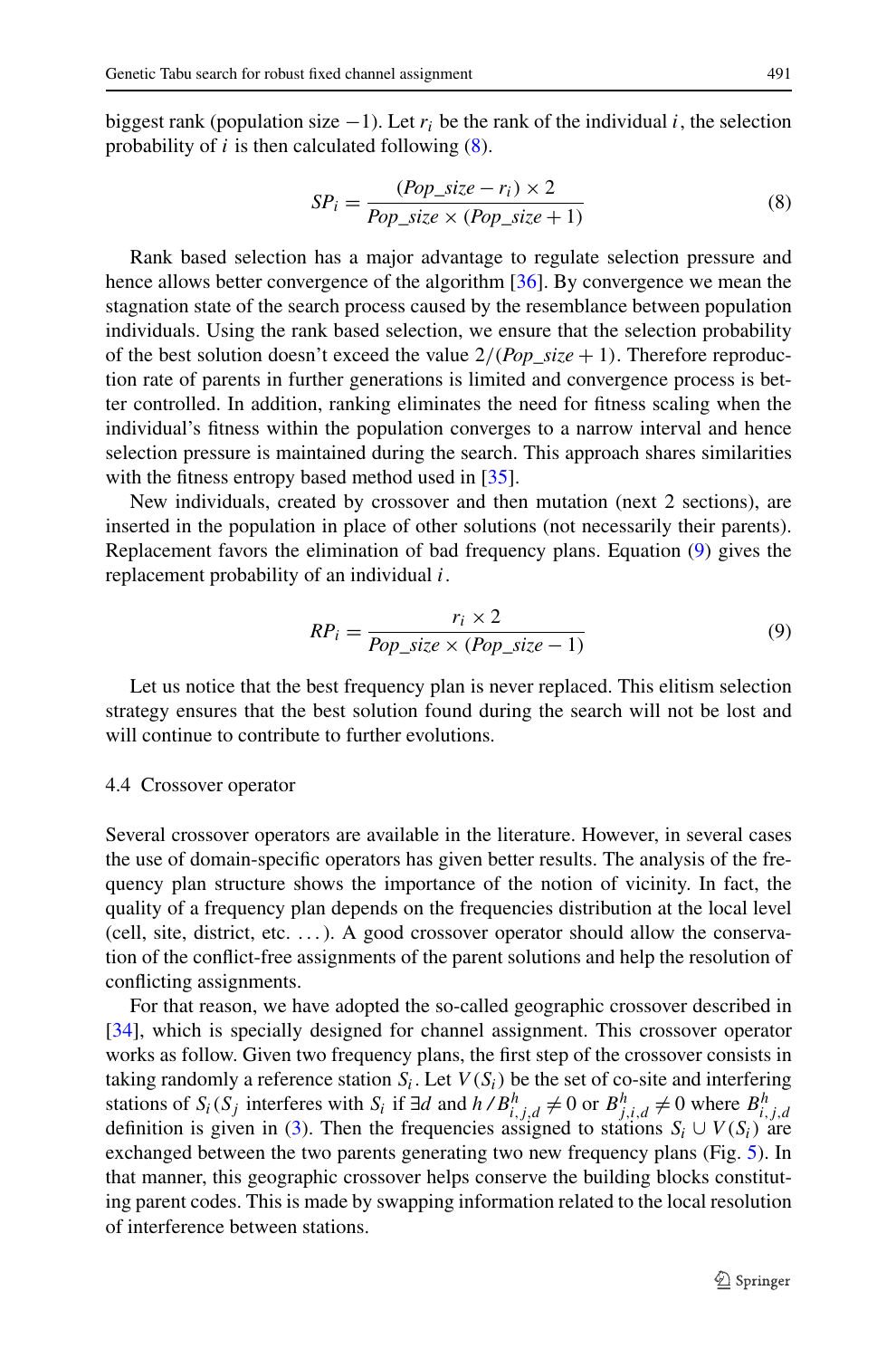

<span id="page-9-0"></span>Fig. 5 Example of crossover between two frequency plans. Values of a vector present the frequencies allocated to each station. Frequencies assigned to the same station are indicated by an *horizontal double arrow*. The interference risks are: S1 interferes with S2, S1 interferes with S4, S2 interferes with S3, S3 interferes with S5 and S4 interferes with S5. In the example we consider that the reference station is S3 and since it interferes with S2 and S5, the frequencies assigned to stations {*S*2*,S*3*,S*5} are exchanged

We give here the skeleton of crossover operator.

```
Crossover (Frequency plan parent1, parent2)
Begin
     St ref = random(nbstations)Neighbors St = St\ref + co\; site\; station(St\; ref) +interfer(St_ref);
     for each i belong to Neighbors_St
               for each k an assignment of i
                         offspring2[i, k] := parent1[i, k];
               offspring1[i, k] := parent2[i, k];
               End for
     End for
     for each i not belong to Neighbors_St
               for each k an assignment of i
                         offspring1[i, k] := parent1[i, k];
               offspring2[i, k] := parent2[i, k];
     End for
End for
               Return (offspring1, offspring2)
End.
```
## <span id="page-9-1"></span>4.5 Tabu search based mutation

For mutation, we use a local search operator based on Tabu search (TS). The purpose of the TS operator is to improve iteratively the frequency plans generated by the crossover before inserting them into the population. The TS operator shares some similarities with the Tabu algorithm described in [[17\]](#page-22-9) which is designed for solving the FAP based on the static traffic model. However, our TS operator distinguishes itself by some specific features: the way of assessing the fitness of frequency assignments, the manner that the moves are chosen and the role of the Tabu list.

Tabu search based operator corresponds to a kind of macro-mutation where at each iteration (also called a move), a conflicting assignment  $(i, k)$  representing the  $k$ th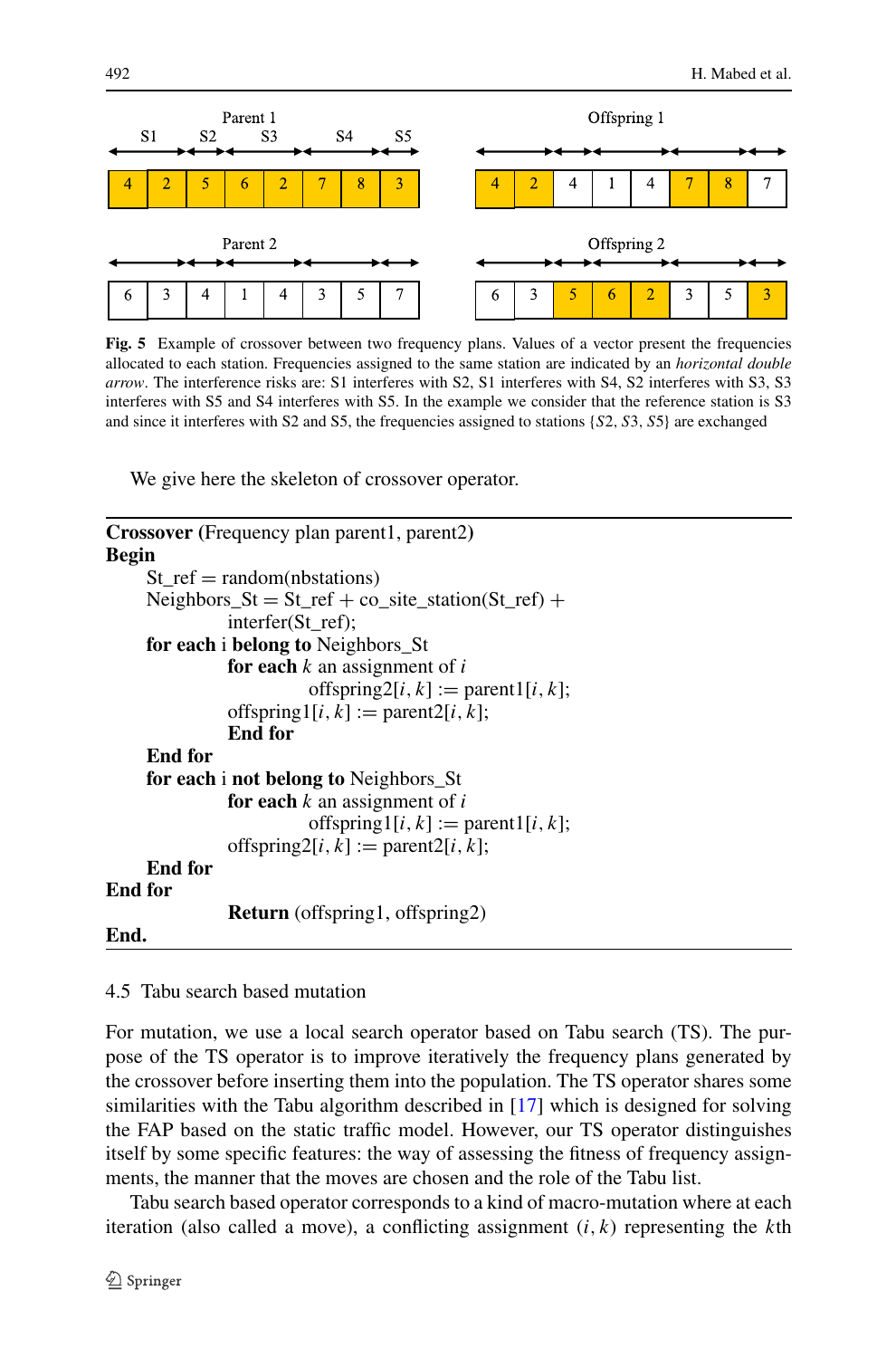<span id="page-10-2"></span>



frequency assigned to station  $S_i$ , is chosen and its current frequency value is replaced by another value. More precisely, these choices are taken following two steps.

<span id="page-10-0"></span>1. The first step consists in choosing the assignment to change. For that end, a violation score is first calculated for each assignment (*i,k*). This score measures the contribution of this assignment to the recorded interference. The violation scores are used as a way to locate the problematic affectations. Equation  $(10)$  $(10)$  gives the expression of the violation score of the  $k$ th frequency assigned to station  $S_i$ . Once the violation scores are calculated, we choose an assignment according to  $(11)$  $(11)$ , which describes the choice probability of an assignment  $(i, k)$ . Therefore assignments with a high violation score will have more chance to be mutated.

<span id="page-10-1"></span>
$$
SCORE_{i,k} = \omega \times \left(\sum_{p=1}^{MA_j} C1(i,k,p) + \sum_{\substack{j=1 \ j \neq i}}^{N} \sum_{\substack{j=1 \ j \neq i}}^{MA_j} C2(i,j,k,p)\right) + \sum_{\substack{l=1 \ l \neq j \neq i}}^{np} \sum_{\substack{j=1 \ j \neq i}}^{N} B^{h}_{i,j,|f_{ik}-f_{jp}|}
$$
(10)

$$
GSP_{i,k} = SCORE_{i,k} \left/ \sum_{j=1}^{N} \sum_{p=1}^{MAj} SCORE_{j,p} \right. \tag{11}
$$

2. After the choice of an assignment  $(i, k)$ , a new frequency value  $f'_{i,k}$  is affected to it to replace the current value  $f_{i,k}$ . The chosen  $f'_{i,k}$  corresponds to the frequency value leading to the best frequency plan and not being forbidden by the Tabu list. The elements  $(i, k, f_{i,k})$  and  $(i, k, f'_{i,k})$  are then added to the Tabu list.

This process is repeated for a given number of iterations noted *TSML*.

The Tabu list is implemented as an attributive memory, where certain attributes of the frequency plan are stored instead of the full solution. The Tabu list is then handled as a FIFO list. The number of iterations that a move is considered Tabu (Tabu tenure) is static and corresponds to the Tabu list size.

The new Tabu elements have two different roles. The element  $(i, k, f_{i,k})$  prevents the algorithm from re-visiting previously seen solutions. The element  $(i, k, f'_{i,k})$  prevents the other individuals from re-exploring the same search area since the Tabu list is shared by all the individuals as shown in Fig. [6](#page-10-2).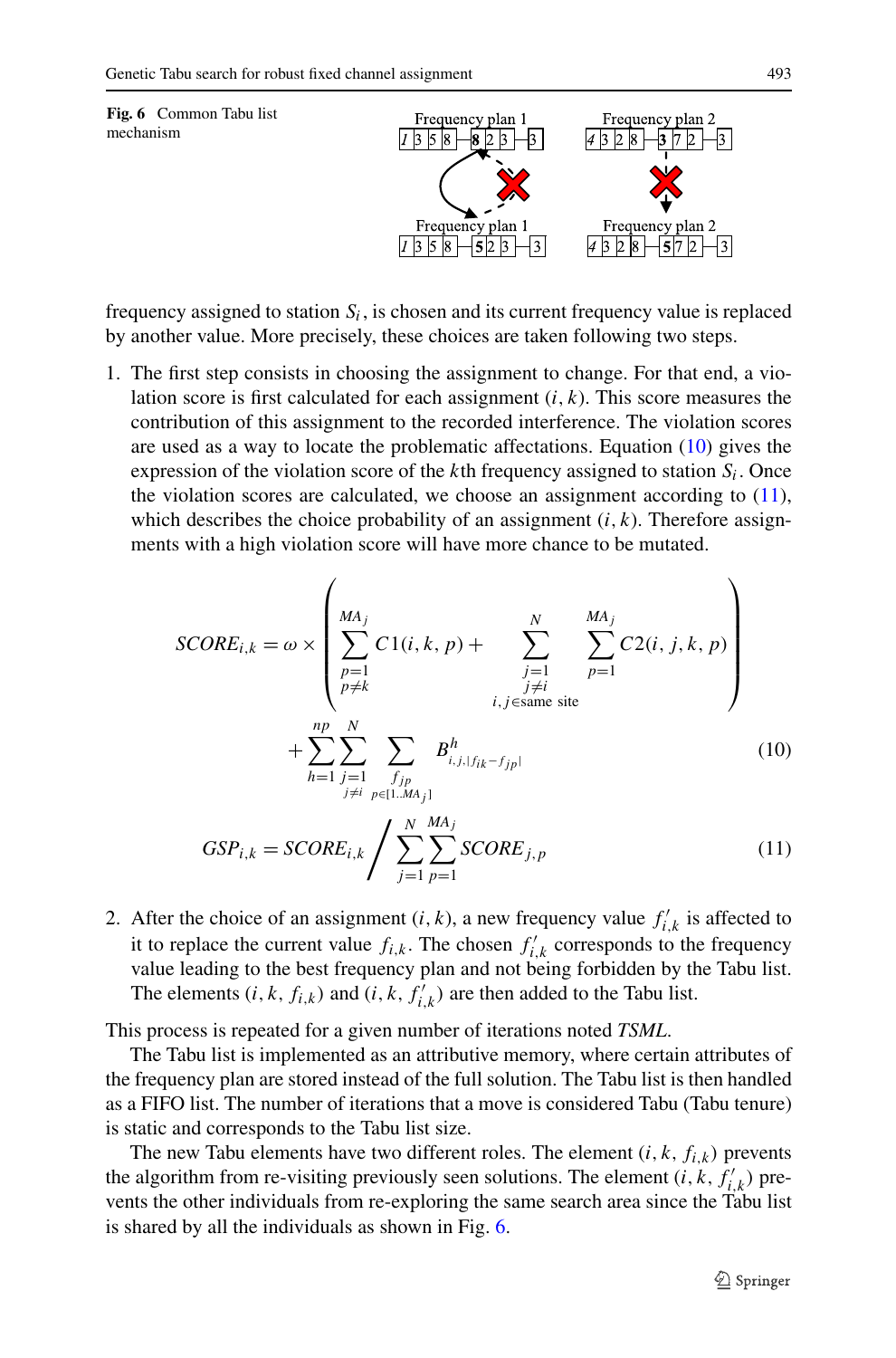The number of *TS* iterations is determined by the *TSML* (Tabu search based Mutation Length) parameter. The result of the Tabu search based mutation is the best frequency plan encountered during the Tabu search cycle.

We give below the main loop of the Tabu search based mutation followed by the genetic Tabu search algorithm. The main procedure is stopped when the genetic Tabu search reaches a given number of iterations. During the experimental tests, this number is chosen in such a manner that it guaranties the same running time for all tested algorithms. Notice that a criterion like "stagnation state condition" is not able to give such a guarantee.

```
TabuSearchOperator(Frequency plan fp)
Begin
     Best\_fp := fp;CalculateScores(fp);
     for iter := 1 to TSML {Tabu Search based mutation length}
              (i, k) := \text{ChooseAssignment}(\text{fp});f\_old := fp[i, k];f_new := ChooseFrequency(fp, i, k);AddToTabuList(i,k, f_old);
              AddToTabuList(i,k, f_new);
              fp[i, k] := f_new;UpdateScores(fp);
              If BetterThan(fp,Best_fp)
              then Best_fp = fp; End if
     End for
End.
```

```
Genetic Tabu Search
Begin
     P := RandomInitPopulation(Pop_size);For g := 1 to NbGenerations
              (p1,p2) := \text{SelectParents}(P)with a Pc probability do
                        (f1,f2) := Crossover(p1,p2)otherwise f1 := p1; f2 := p2;
              f1 :=TabuSearchOperator(f1);
              f2 :=TabuSearchOperator(f2);
              (v1,v2) := SelectVictims(P);
              ReplaceBy(v1,f1);
              ReplaceBy(v2,f2);End for
End.
```
4.6 Synergy between Tabu search based mutation and crossover

As the generations go by and thanks to selection and crossover mechanisms, the population individuals tend to present the same properties. Considering the directive aspect of the Tabu search based mutation, similar individuals are induced to follow the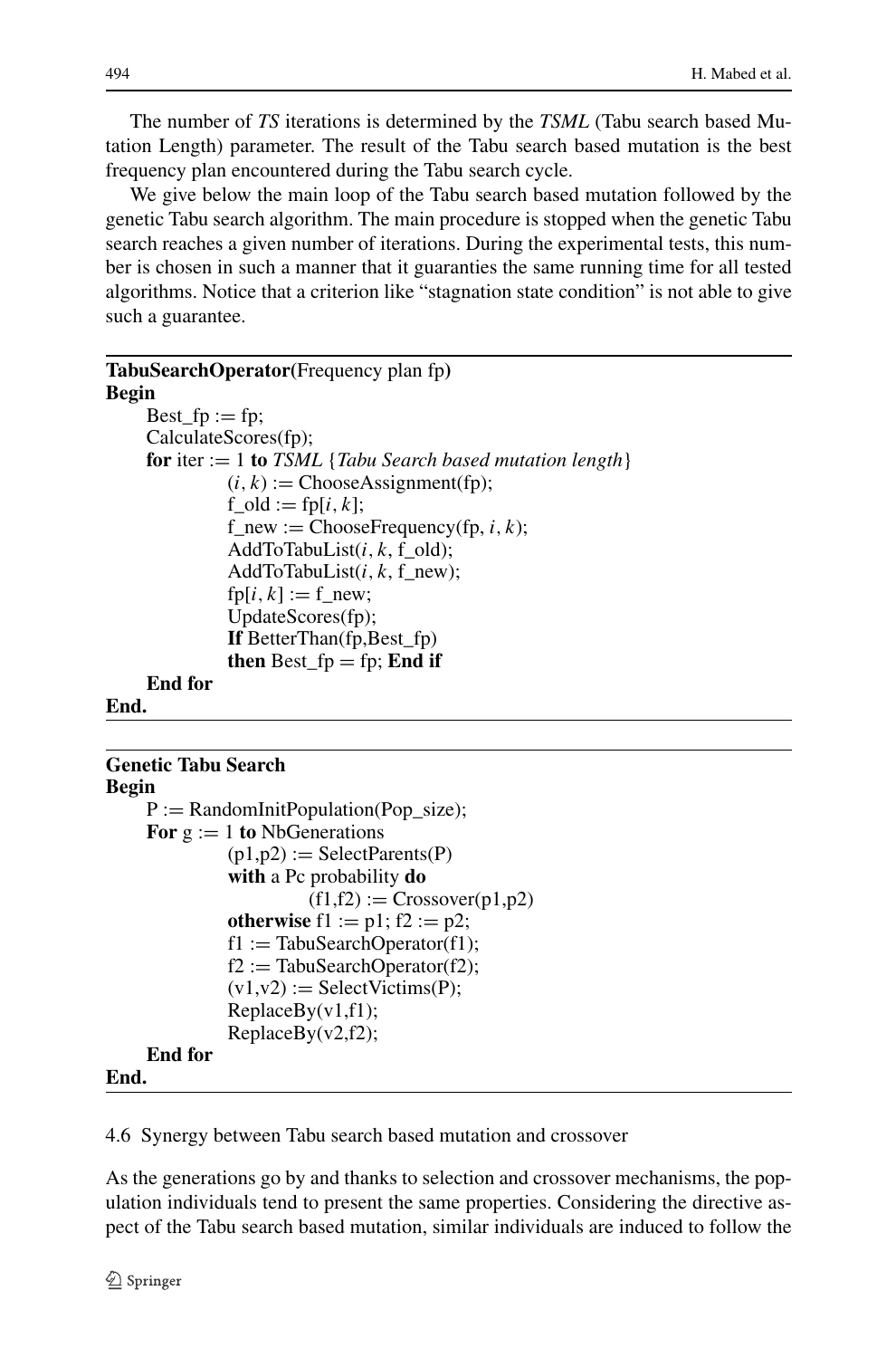same itinerary. Consequently, this involves an exploration redundancy and therefore the slowness and the loss in diversity of search. To overcome this problem, Tabu list stores the recent evolution trace of all population individuals. The itinerary followed by an individual is avoided for the others involving the multiplicity of optimization itineraries. The crossover operator appears then as the only mechanism to share and exchange experience between individuals. In other words, the crossover operator allows the combination of various search itineraries.

Crossover operator can be considered as an exploitation tool in our hybrid algorithm. It leads to individuals that bring no diversity into the population since all the genes are inherited from one of parents but at the same time offspring individual cannot be considered in the local neighbor of their parents since they are so different of each parent taken separately. The Tabu search based mutation operator, as for it, proceeds locally by operating small modifications of the solutions. The use of the common Tabu list mechanism allows not only to avoid the exploration of already visited area by the same individual but also all areas visited by the other individuals. Therefore, despite that the Tabu search based mutation is a local search procedure it remains a good way for exploration since it has a global view of the search state given by the Tabu list. Consequently, there is no redundancy in the roles of crossover and mutation operators. The mutation works as a life cycle during which each individual acquire an experience that enriches the group experience. This is possible thanks to the common Tabu list that prevents each individual from following the same search itinerary. The crossover operator appears here as the unique way to exchange this experience between individuals.

### <span id="page-12-0"></span>**5 Tabu search for FCA (TS)**

In order to assess the hybridizing effect of our genetic Tabu search algorithm, we have also developed a separate Tabu search algorithm [[14,](#page-22-24) [37](#page-23-8)]. This algorithm is basically the same as the Tabu search based mutation (Sect. [4.5\)](#page-9-1) since the most important components are shared (individual representation, evaluation function, Tabu list management etc.) Tabu search is a meta-heuristic well known for its ability to escape from local optima. The last decade has seen the multiplication of works on Tabu search in the field of telecommunications and notably radio networks [[25,](#page-22-26) [39\]](#page-23-9). Tabu search is a local heuristic based on the four principals:

- Define the manner to construct the neighborhood of a solution and the kind of move to use.
- An interdiction rule of a set of moves (considered Tabu) generally to prevent search cycles.
- A rule of choosing one solution among the set of neighbors.
- An aspiration criterion allowing the use of a move even if it is Tabu.

## 5.1 Initial solution

The Tabu search algorithm starts from an initial solution generated using an adaptation of the *DSATUR* procedure [\[2](#page-22-27)]. The algorithm assigns frequencies to stations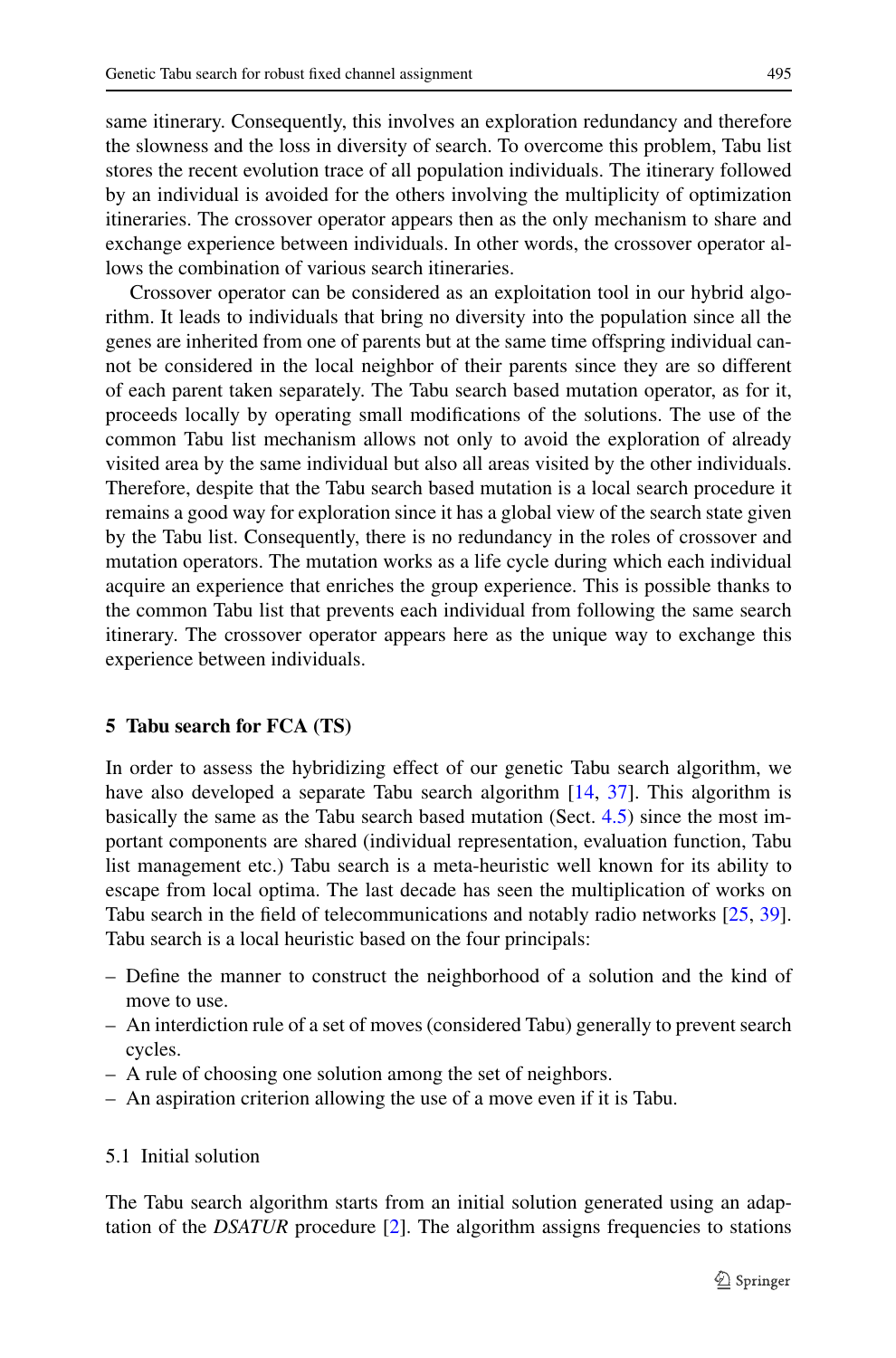progressively. At each step, we choose a free assignment  $(i, k)$  having a minimal number of allowed frequencies (frequencies satisfying all interference constraints: co-station, co-site and inter-site). Among all the allowed frequencies, we choose the one  $f_{i,k}$  that has the minimal index. If there is no allowed frequency, we choose then one frequency that satisfies co-station and co-site constraints and minimizes inter-site interferences.

## 5.2 Neighborhood

For a given frequency plan, the set of neighbors corresponds to all possible frequency plans which can be obtained by changing the value  $f_{i,k}$  of the *k*th frequency of a station *i*. Consequently, each move is represented by a triplet  $(i, k, f)$  corresponding respectively to the station, the assignment and the new frequency value. At each iteration of the Tabu search algorithm, the neighborhood of the current solution is examined. Since the number of neighbors may be very high ( $W \times (nf - 1)$ ) where  $W = \sum_{i=1}^{N} MA_i$ ) we adopt an incremental evaluation technique [\[10](#page-22-28)]. In this technique, a  $nf \times W$  matrix is incrementally calculated. The elements of the matrix represent the cost variation (called also move value) for each possible move of the current solution. At each step, the non-Tabu neighboring solution with the best cost variation is selected and becomes the current solution. If a neighbor is better than the best solution found so far, this neighbor is still selected even if it is forbidden by the Tabu list. After a move, the matrix is updated according to this change and the selected move is inserted in the Tabu list for a given number of iterations.

We give here the skeleton of the Tabu search algorithm.

## **Tabu Search**

```
Begin
     S = DSATURECalculateMatrix;
     For it := 1 to nb_iteration_max
               (i, k, f_{\text{new}}) := \text{ChooseMove}.
               InsertInTabuList(i,k,fi,k);
               S := NextSolution(S, i, k, f);
               UpdateMatrix;
     End for
End.
```
## **6 Genetic local search for FCA (GLS)**

In order to assess the effect of the Tabu search based mutation in the hybrid genetic algorithm, in particular to see how the common Tabu list impacts on the search; we have discarded the common Tabu list, the other components remaining the same. In this case, the initial Tabu search based mutation degenerates to a simple descent based mutation. As for the initial genetic Tabu search algorithm, this mutation operator carries out iterative changes on a single frequency plan. At each iteration, the choice of the assignment to change is made on the basis of violation scores. However, changes are no more recorded in the Tabu list. We give here the algorithmic scheme of the descent mutation operator, the main algorithm being the same.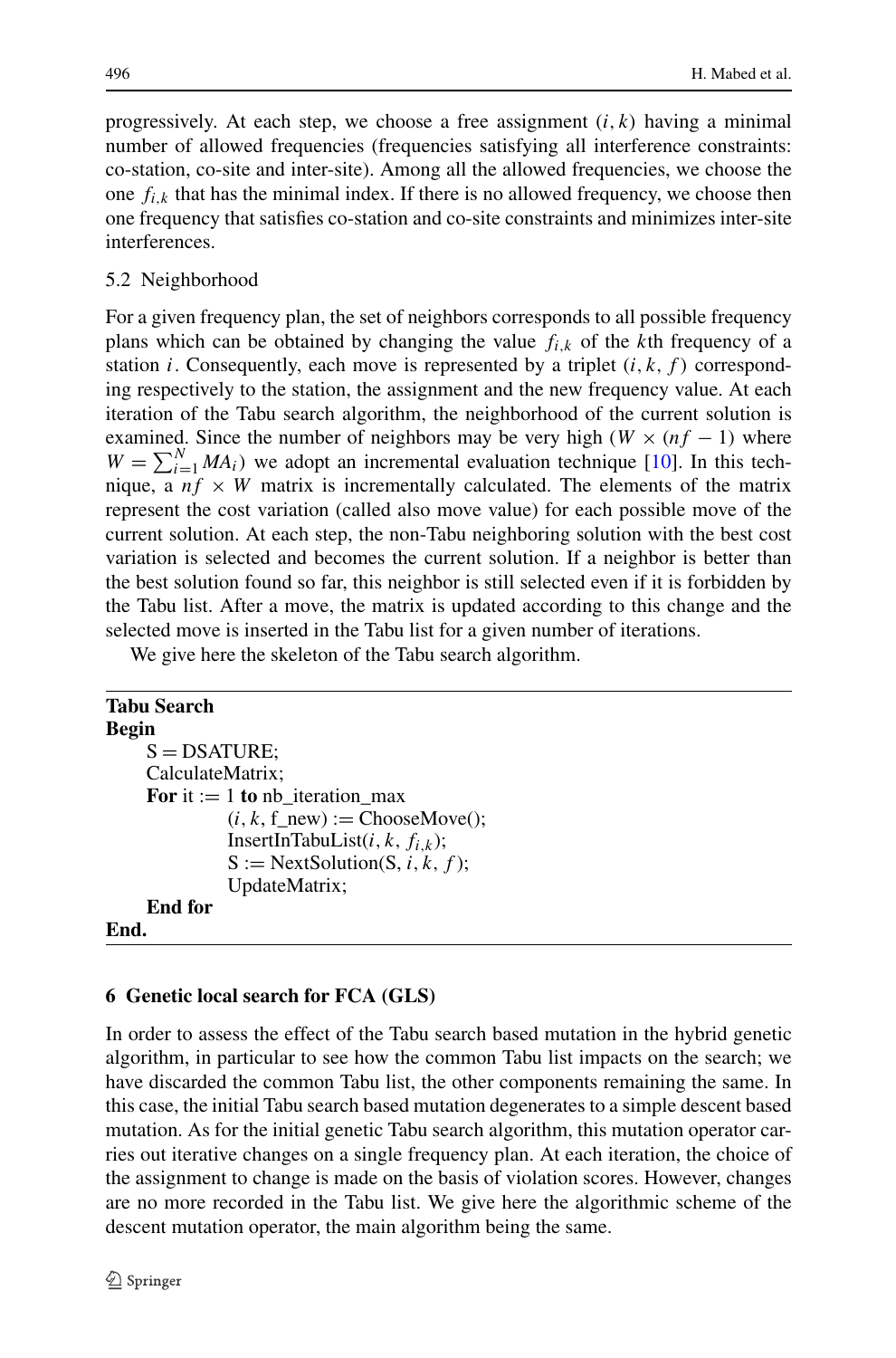```
DescentMutation(Frequency plan fp)
Begin
 Best fp := fp;
 CalculateScores(fp);
 for i := 0 to ML {Mutation Length}
  (i, k) :=ChooseAssignment(fp);
  f\_old := fp[i, k];f_new := ChooseFrequency(fp, i, k);fp[i, k] := f new;
  UpdateScores(fp);
 End for
 If BetterThan(fp,Best_fp) then
 Best_f = fp;
 End if
End.
```
## <span id="page-14-0"></span>**7 Genetic Tabu search with no common list for FCA (GTS\_NCL)**

To support the comparison we also compare our GTS algorithm with an identical algorithm noted GTS\_NCL. The common Tabu list is replaced by an individualized short-term Tabu list. More precisely, at the beginning of each Tabu search based mutation; the Tabu list is set to empty. Therefore each mutation execution is completely independent of the rest of the search.

```
TabuSearchOperator(Frequency plan fp)
Begin
    Best_f p := fp;CalculateScores(fp);
TabuList = \{\};
    for iter := 1 to TSML {Tabu search based mutation length}
         (i, k) :=ChooseAssignment(fp);
         f_old := fp[i, k];
         f_new := ChooseFrequency(fp, i, k);AddToTabuList(i,k, f_old);
         AddToTabuList(i,k, f_new);
         fp[i, k] := f new;
         UpdateScores(fp);
         If BetterThan(fp,Best_fp)
         then Best_fp = fp; End if
    End for
```
<span id="page-14-1"></span>**End.**

## **8 Experimental results**

Experimental tests presented in this section have two purposes. At the algorithmic level, we assess the performance of the Genetic Tabu algorithm and the influence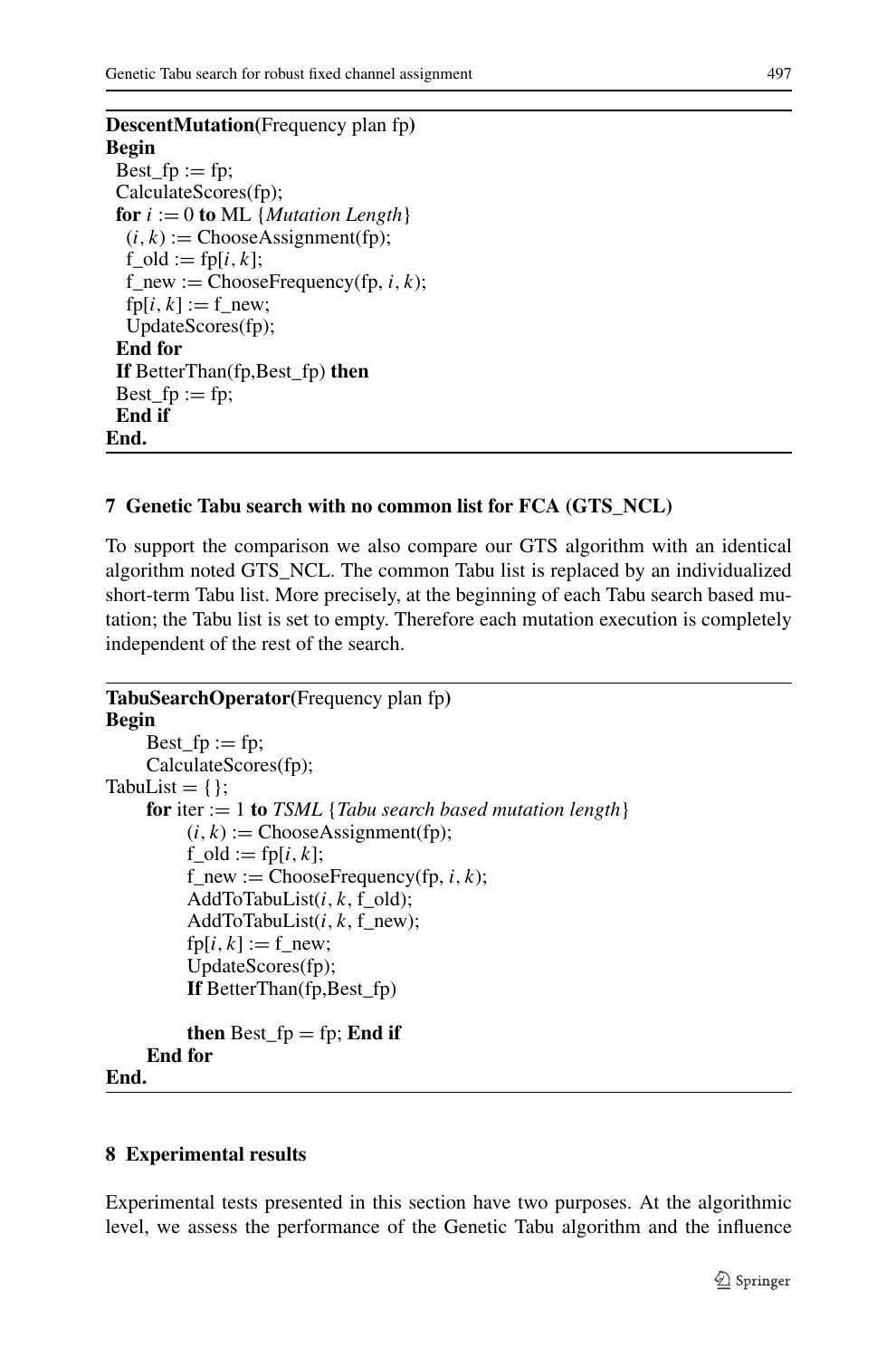of algorithmic parameters on the search. In particular, we study the impact of Tabubased mutation on the hybrid algorithm. At the modeling level, we compare frequency plans generated using our traffic model with those generated using the classical *2BH* modeling [[21\]](#page-22-18).

Tests are carried out on both fictitious and real world problems and are accessible at <http://www.info.univ-angers.fr/pub/hao/COAP2010.html>. The two fictitious FCA instances used in our experimentation represent 63 stations extracted from a real network *B*. The word "fictitious" refers only to the data of traffic evolution. The two instances have the following characteristics: 225 frequencies to assign, traffic data over 6 periods and around 1100 inter-site constraints. Each instance represents a different class of traffic evolution that allows us to study the performance of dynamic traffic modeling on different traffic evolution scenarios.

The first network, *B\_63\_1*, represents synchronous and proportional rises and falls of traffic on the entire network. The second instance, *B\_63\_2*, emphasizes the mobility aspect of clients and presents two distinct areas. The rise of traffic on one area is accompanied by a fall of traffic intensity on the other area.

The third network (Network *D)* uses real traffic evolution data. This network is characterized by 639 stations, 1411 frequencies to assign, about 30000 inter-site constraints and traffic data over 13 hours (7:00–20:00). The studied period corresponds to the overloaded hours of the network, the other non-problematic hours being neglected.

In addition to these three instances, two other instances are used which are constructed by logarithmic scaling of the weights of *B\_63\_1* and *B\_63\_2* graphs (*B h i,j,d* <sup>=</sup> log10*(B<sup>h</sup> i,j,d* × 100 + 1*))*. We note by *B\_63\_1\_log* and *B\_63\_1\_log* these problem instances. Logarithmic scaling allows homogenizing of interference weights and therefore the study of the performance of algorithms under homogeneous edges weights.

Finally we have implemented a random graph generator (RGG). This tool allows us to generate a graph by specifying the number of stations, the number of periods as well as the density and the heterogeneity degree of the graph. The density of the graph is taken from [0, 1] measuring the probability that two different stations are interfering. The heterogeneity parameter is a value between [0, 1] defining the heterogeneity level of the graph weights. Four problem instances are generated using the RGG; all these instances are composed of 50 stations with 5 periods. The first instance (RGG\_50\_1) presents a density of 0.5 and a heterogeneity level of 0.2. The second one, RGG\_50\_2 has a density of 0.2 and a heterogeneity level of 0.5. RGG\_50\_3 has a density of 0.2 and a heterogeneity level of 0.2. The fourth instance has a density of 0.2 and a heterogeneity level of 1.0.

For all these networks, we consider that the same scheme of traffic evolution will recur in the future days. The frequency plan that fits the traffic evolution over the studied period will fit the traffic of the network in the future days until an important traffic evolution occurs. At that moment, the frequency plan will be changed.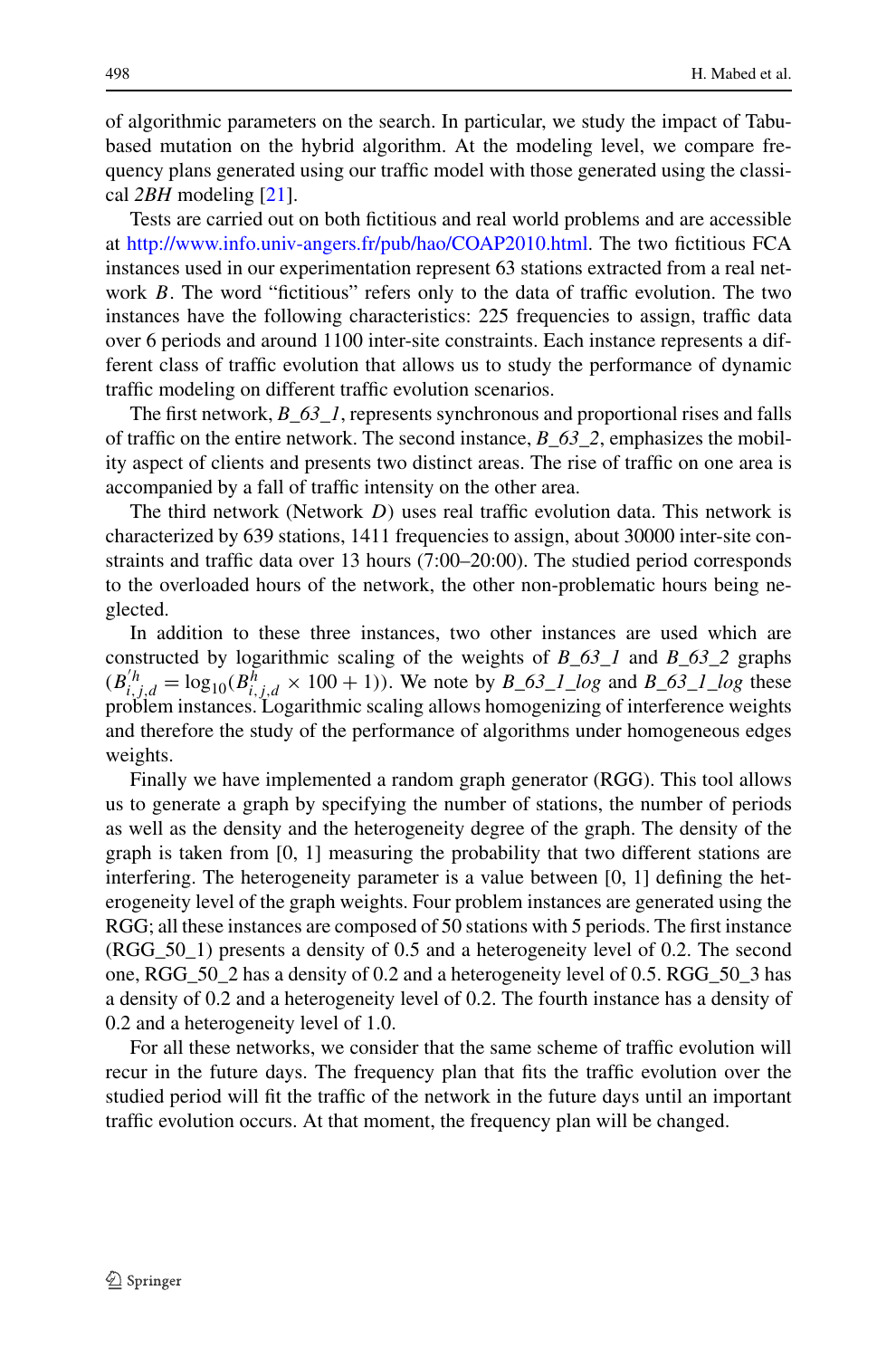<span id="page-16-1"></span><span id="page-16-0"></span>

| <b>Table 1</b> Average and standard                                                                   |             |          |           |        |          |           |        |  |
|-------------------------------------------------------------------------------------------------------|-------------|----------|-----------|--------|----------|-----------|--------|--|
| deviation on 30 runs of the                                                                           | TLS         | $B_63_1$ |           |        | $B_63_2$ |           |        |  |
| solutions costs found by the                                                                          |             | Mean     | <b>SD</b> | $SD\%$ | Mean     | <b>SD</b> | $SD\%$ |  |
| GTS in function of TLS. The                                                                           |             |          |           |        |          |           |        |  |
| hard constraints are always                                                                           | 20          | 557718   | 25045     | 4.6    | 504325   | 29247     | 5.8    |  |
| satisfied by all the runs                                                                             | 50          | 546582   | 31105     | 5.6    | 498448   | 20491     | 4.1    |  |
|                                                                                                       | 100         | 532261   | 26826     | 5.0    | 445287   | 28418     | 6.4    |  |
|                                                                                                       | 200         | 523786   | 29295     | 5.5    | 428894   | 22796     | 5.3    |  |
|                                                                                                       | 500         | 549305   | 26150     | 4.8    | 460561   | 21645     | 4.7    |  |
|                                                                                                       | 1000        | 550681   | 29728     | 5.4    | 485127   | 25230     | 5.2    |  |
|                                                                                                       | 2000        | 555640   | 30868     | 5.6    | 508254   | 29714     | 5.8    |  |
|                                                                                                       |             |          |           |        |          |           |        |  |
| <b>Table 2</b> Average and standard                                                                   |             |          |           |        |          |           |        |  |
| deviation on 30 runs of the                                                                           | <b>TSML</b> | $B_63_1$ |           |        | $B_63_2$ |           |        |  |
| solutions costs (Function F)                                                                          |             | Mean     | SD        | SD%    | Mean     | SD        | SD%    |  |
| found by the GTS in function of<br>TSML. The hard constraints are<br>always satisfied by all the runs | 5           | 553125   | 26627     | 4.8    | 522485   | 15868     | 3.3    |  |
|                                                                                                       |             |          |           |        |          |           |        |  |
|                                                                                                       | 10          | 529566   | 16121     | 3.1    | 491515   | 14548     | 2.9    |  |
|                                                                                                       | 30          | 523486   | 18059     | 3.4    | 428894   | 21106     | 4.9    |  |
|                                                                                                       | 100         | 533429   | 17816     | 3.3    | 436773   | 15872     | 3.6    |  |
|                                                                                                       | 200         | 540882   | 16981     | 3.1    | 438906   | 13371     | 3.1    |  |
|                                                                                                       | 500         | 547281   | 29309     | 5.3    | 465713   | 17911     | 3.8    |  |

### 8.1 Genetic tabu search performance

The quality of the best solution found in the final population is taken as the final result of a search. To eliminate possible implementation effects, we do not consider the solving speed. Thus search may be run for several hours.

### *8.1.1 Influence of search parameters*

In this first part of the study, we are interested in studying the influence of two most important specific parameters for our genetic Tabu search algorithm: Tabu list size or Tabu tenure (*TLS*) and Tabu search based mutation length (*TSML*). To observe the influence of *TLS* on the search we vary its values and we fix the other parameters. Table [1](#page-16-0) gives for each value of *TLS* the average (Mean) and the standard deviation (SD) on 30 runs of the solutions costs (function *F)* found by the *GTS*. The other parameters are fixed as follow: *population size* = 10, *generation number* = 100*,*000, *TSML* = 30, *Pc* = 0*.*3. *Population size* and *Pc* values are fixed according to a primary test phase showing that given its intensification and diversification quality, the GTS algorithm performs well under small population size and moderate use of crossover.

The influence of *TSML* on the search is analyzed in Table [2](#page-16-1). In this case, we keep the same values of population size, generation number and crossover probability and we fix the value of *TLS* to 200. Let us mention that hard constraints are always satisfied for every tested value and for all the runs.

From Table [1](#page-16-0), we observe that moderate values of *TLS* (lines corresponding to *TLS* = 100, 200 and 500) give the best results. In fact, a low value of *TLS* deteriorates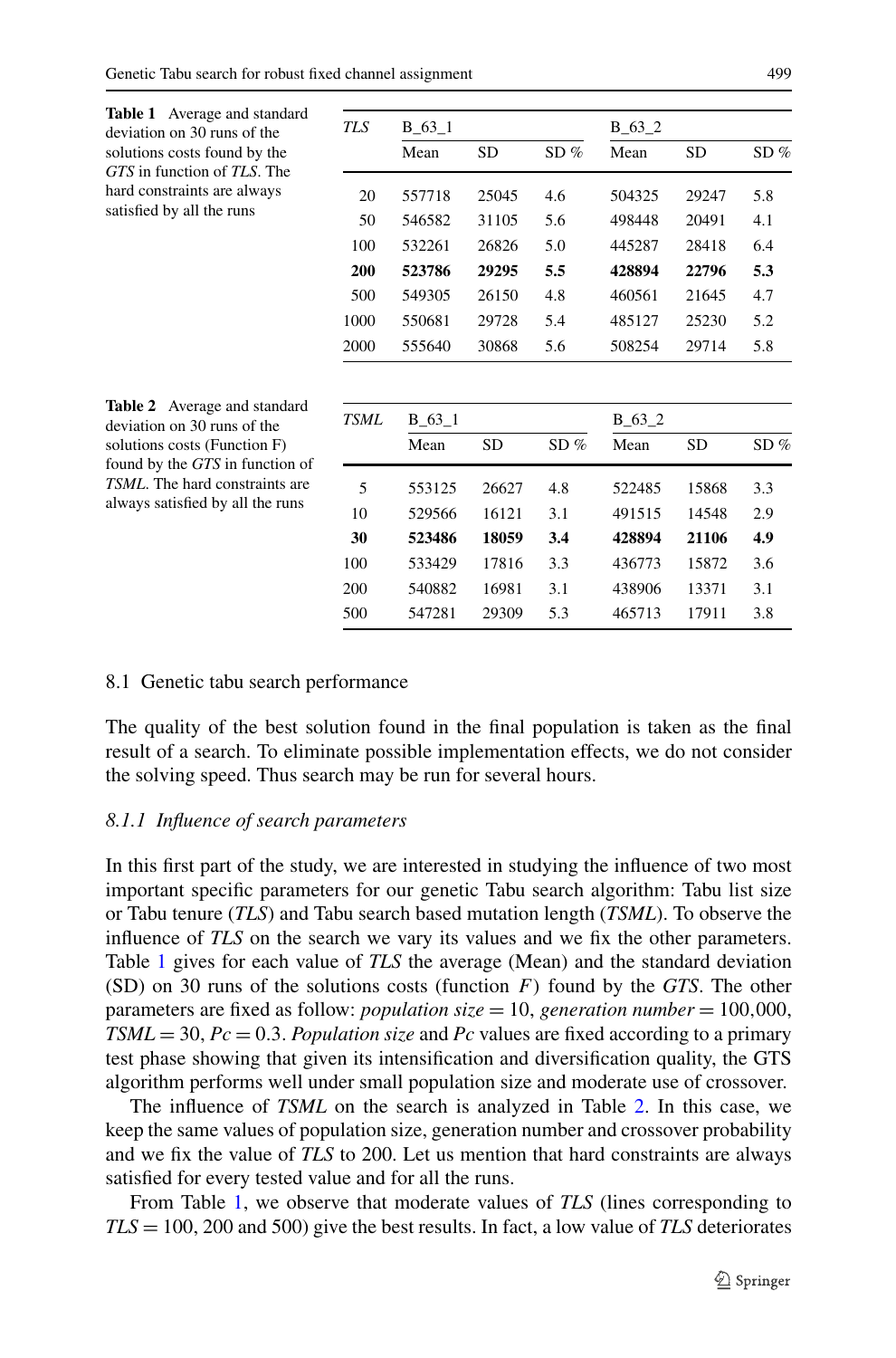<span id="page-17-0"></span>

the exploration quality of the search. A high value of *TLS* slows down the search convergence and restricts its freedom of movement.

In the same way, from Table [2](#page-16-1), we observe that the Tabu search length has an important influence on search performances. When Tabu search length is low, Tabu search mutation has no enough time to improve the quality of new solutions generated by crossover. For high values of *TSML* (against Tabu list size), Tabu search based mutation leads to premature convergence of the search.

Figure [7,](#page-17-0) presenting the evolution profiles of *GTS* with different values of *TSML* parameter, confirms this hypothesis. In fact, the curve corresponding to *TSML* values 200 shows a fast and premature convergence of search (at generation 1000). The figure shows also that the best solutions are obtained for average values of *TSML,* which allows a better evolution. Notice that the convergence phenomenon of search is not clearly observable because x-axe and y-axe are scaled in log. Despite of this, one may still observe the difference among the evolution curves at the first generations of the search.

The values of standard deviation given in Tables [1](#page-16-0) and [2](#page-16-1) indicate the relative stability of the GTS algorithm, since the average deviation of the results doesn't exceed 5.8% in the worst case.

In Fig. [8,](#page-18-0) we underline the existing relationship between Tabu search length and Tabu list size. The horizontal axe represents the average quality on 30 runs of obtained solutions. The average is calculated using the same values of the parameters *TLS* and *TSML*. Each pair of bars in the histogram corresponds to the values of the two parameters *TLS* and *TSML* chosen for the corresponding experience.

We can observe, for example, that for  $TLS = 500$ , the ideal value of *TSML* is 100, whereas the ideal value is about 200 or 500 when  $TLS = 2000$ . Therefore, the choice of best values of the two analyzed parameters must obey to a certain rule of proportionality. This proportionality must be made in such a manner to allow the sharing of experience between population individuals, experience sharing being ensured by the Tabu list mechanism.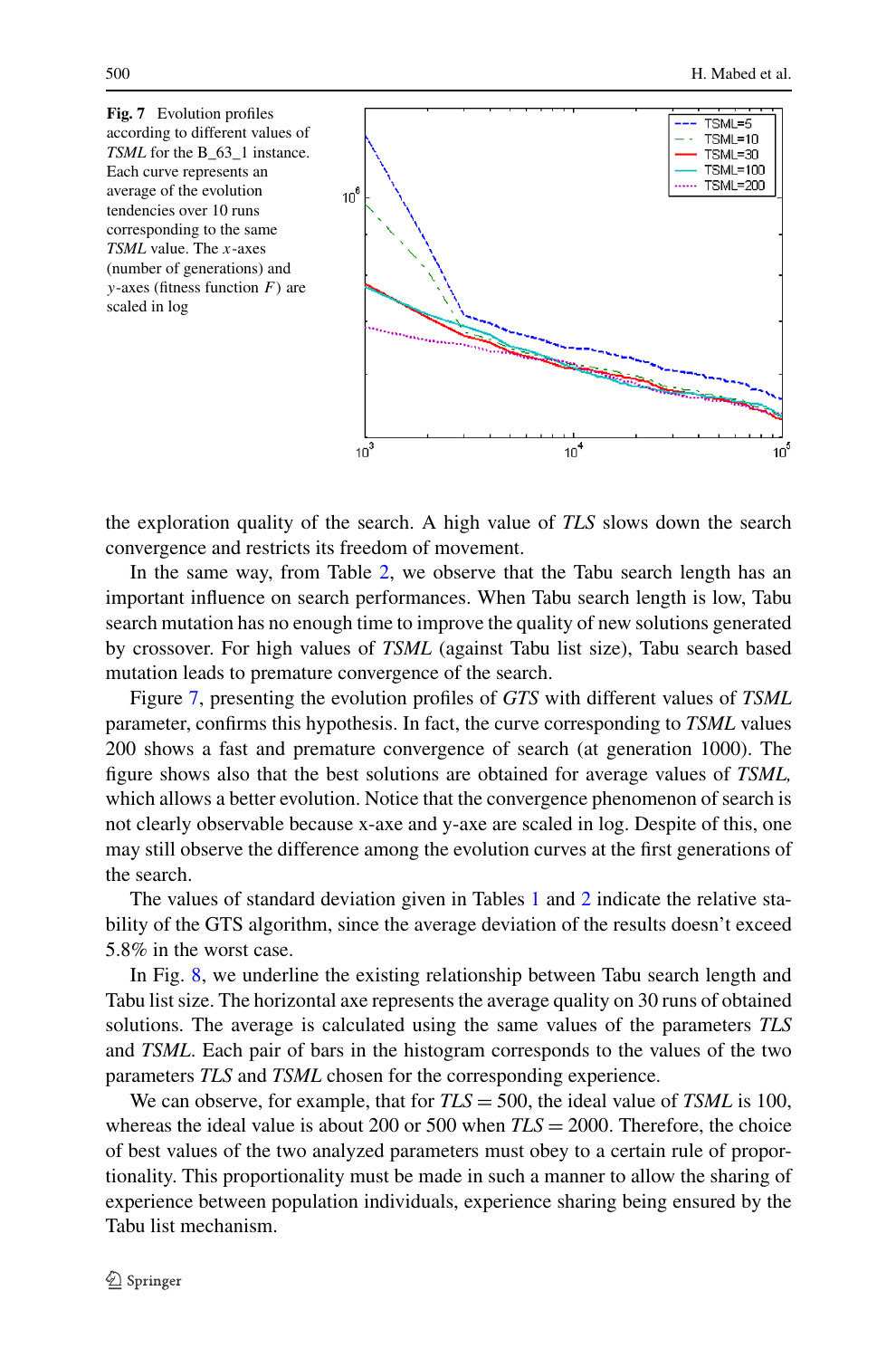

<span id="page-18-0"></span>**Fig. 8** Quality *F* in function of Tabu list size and Tabu search length. Abscises correspond to the average cost obtained by each pair of parameters values over 30 runs. Tests are carried out on the B\_63\_1 instance

### *8.1.2 Comparison with TS, GLS and GTS\_NCL*

The performance of the Genetic Tabu Search (GTS) algorithm is evaluated on the nine problem instances described before. The results are compared with those obtained by Tabu search algorithm (Sect. [5\)](#page-12-0), Genetic Local Search (Sect. [6](#page-13-0)) and Genetic Tabu search without common Tabu list (Sect. [7](#page-14-0)). Table [3](#page-19-0) gives for each instance and for each algorithm the quality of obtained results over 30 runs. The column *VC* corresponds to the average number of violated co-station and co-site constraints. The columns *AVG*, *MIN* and *SD* represent the average, the minimum and the standard deviation of the sum  $F_1 + F_2 + F_3$ . On the other side, *TS* algorithm implements deterministic procedures and therefore only one run is performed on each instance. The performances of the algorithm are represented by the columns *VC* and  $F_1 + F_2 + F_3$ .

The first remark is that the Genetic Local Search algorithm performs the worst. For the nine instances it doesn't satisfy even the hard constraints. This shows clearly the importance of Tabu list mechanism. Tabu search alone achieves better solutions but these results are considerably improved by introducing Tabu search mechanisms into a genetic search.

Therefore, GTS and GTS\_NCL prove their efficiency compared with the competing methods. At the same time, we observe that GTS algorithm performs better than GTS\_NCL. This shows the interest of the common Tabu list with respect to the individualized Tabu list as in GTS\_NCL. The experimental parameters for the nine experiments are: Population size  $= 10$ ,  $TSML = 30$ ,  $TLS = 500$ ,  $Pc = 0.3$ .

Finally, notice that GTS, GLS and GTS\_NC have the same time complexity even if GLS requires less memory given that it doesn't require a tabu list.

### 8.2 Dynamic modeling performances

The purpose of this section is to compare our dynamic scheme of fixed channel assignment with the classical scheme based on 2BH traffic data from an operational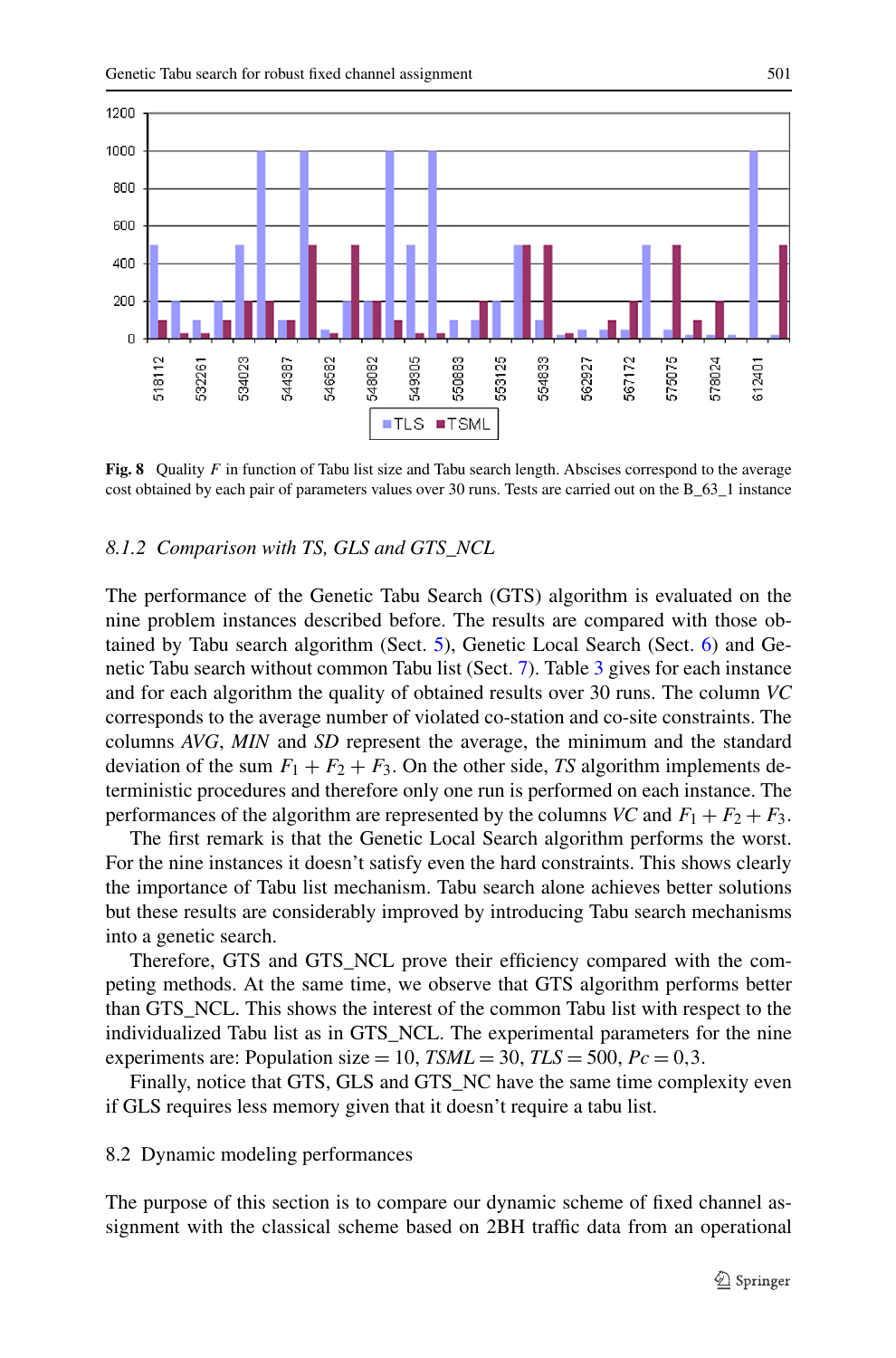|                | GTS_CL       |            |          |           |              | GTS NCL    |            |           |  |  |
|----------------|--------------|------------|----------|-----------|--------------|------------|------------|-----------|--|--|
|                | VС           | <b>AVG</b> | MIN      | <b>SD</b> | VС           | <b>AVG</b> | <b>MIN</b> | <b>SD</b> |  |  |
| $B_63_1$       | $\mathbf{0}$ | 548327     | 503832   | 27052     | $\mathbf{0}$ | 555786     | 518789     | 24692     |  |  |
| B 63 2         | $\Omega$     | 489856     | 423864   | 25522     | 1.4          | 605308     | 538202     | 66235     |  |  |
| D              | $\Omega$     | 1393268    | 1339886  | 30862     | $\Omega$     | 1402166    | 1351928    | 42117     |  |  |
| $B_63_1$ $log$ | $\theta$     | 20022      | 19688    | 215       | 0.3          | 20246      | 19241      | 1119      |  |  |
| B 63 2 log     | $\Omega$     | 19590      | 19246    | 270       | $\Omega$     | 19447      | 18678      | 439       |  |  |
| RGG 50 1       | $\Omega$     | 12202501   | 11903538 | 1273441   | $\Omega$     | 12102330   | 11940577   | 1106978   |  |  |
| RGG 50 2       | $\theta$     | 6546256    | 6358412  | 130154    | $\mathbf{0}$ | 6565898    | 6373658    | 122767    |  |  |
| RGG 50 3       | $\Omega$     | 4784705    | 4625048  | 98654     | $\Omega$     | 4810656    | 4650450    | 110548    |  |  |
| RGG 50 4       | $\mathbf{0}$ | 8964372    | 8452504  | 157898    | $\mathbf{0}$ | 9161055    | 9132544    | 121230    |  |  |
| <b>GLS</b>     |              |            |          |           |              |            | <b>TS</b>  |           |  |  |

<span id="page-19-0"></span>**Table 3** Comparison over 30 runs (10 runs for the instance D) of solutions given by GTS with common Tabu list GLS and Tabu search for nine problem instances. For each Tabu list, GTS with no common Tabu list. GLS and Tabu search for nine problem instance method, we give the average number of violated costation and cosite constraints (VC) as well as the

| RGG 50 3     | $\Omega$       |                | 4784705    | 4625048 |          | 98654  | $\Omega$     | 4810656 |                | 4650450  | 110548         |
|--------------|----------------|----------------|------------|---------|----------|--------|--------------|---------|----------------|----------|----------------|
| RGG 50 4     | $\overline{0}$ |                | 8964372    | 8452504 |          | 157898 | $\mathbf{0}$ | 9161055 |                | 9132544  | 121230         |
|              |                | <b>GLS</b>     |            |         |          |        |              |         | TS             |          |                |
|              |                | <b>VC</b>      | <b>AVG</b> |         | MIN      |        | <b>SD</b>    |         | <b>VC</b>      |          | $F1 + F2 + F3$ |
| B 63 1       |                | 1.3            | 713941     |         | 610576   |        |              | 81311   | 1              |          | 518558         |
| B 63 2       |                | 1.5            | 781175     |         | 550439   |        |              | 291000  | $\overline{0}$ |          | 510530         |
| D            |                | 2.3            | 2710251    |         | 2388847  |        |              | 61911   | $\overline{0}$ |          | 1624301        |
| $B_63_1$ log |                | 1              | 21648      |         | 20309    |        |              | 661     | $\Omega$       |          | 19720          |
| B 63 2 log   |                | 1.1            | 21376      |         | 20421    |        |              | 701     | $\overline{0}$ |          | 18300          |
| RGG 50 1     |                | $\mathbf{0}$   | 12261814   |         | 12135588 |        |              | 1183420 | $\overline{0}$ | 12452360 |                |
| RGG 50 2     |                | $\overline{0}$ | 6575387    |         | 6367725  |        |              | 141153  | $\Omega$       | 6570951  |                |
| RGG 50 3     |                | $\mathbf{0}$   | 4965218    |         | 488056   |        |              | 128845  | $\overline{0}$ |          | 4973022        |
| RGG 50 4     |                | $\overline{0}$ | 9361770    |         | 9220254  |        |              | 184200  | $\overline{0}$ | 9046809  |                |

point of view. Comparison between dynamic traffic modeling and 2BH modeling is made on the basis of lost traffic, measured in *Erlang*, one *Erlang* corresponding to one hour of communications. We use quality evaluator of  $PARCELL<sup>©2</sup>$  $PARCELL<sup>©2</sup>$  $PARCELL<sup>©2</sup>$  to measure the lost traffic produced by a given frequency plan. More precisely, given the stations parameters, geographical database, traffic data and a frequency plan, the quality evaluator calculates the lost traffic quantity on each station. Loss in traffic is measured in terms of *FER* (Frame Erasure Rate). The communication is considered bad if this rate exceeds a given threshold. According to the required radio quality, we distinguish 3 different thresholds: 2%, 4% and 7%.

<span id="page-19-1"></span>The classical static model 2BH uses a single interference graph *G2BH* where the weights are calculated on the basis of 2BH traffic data. The objective function corresponds then to satisfy the imperative constraints and minimizes inter-site interference.

 ${}^{2}$ Engineering tool for design of mobile radio network, ORANGE all rights reserved.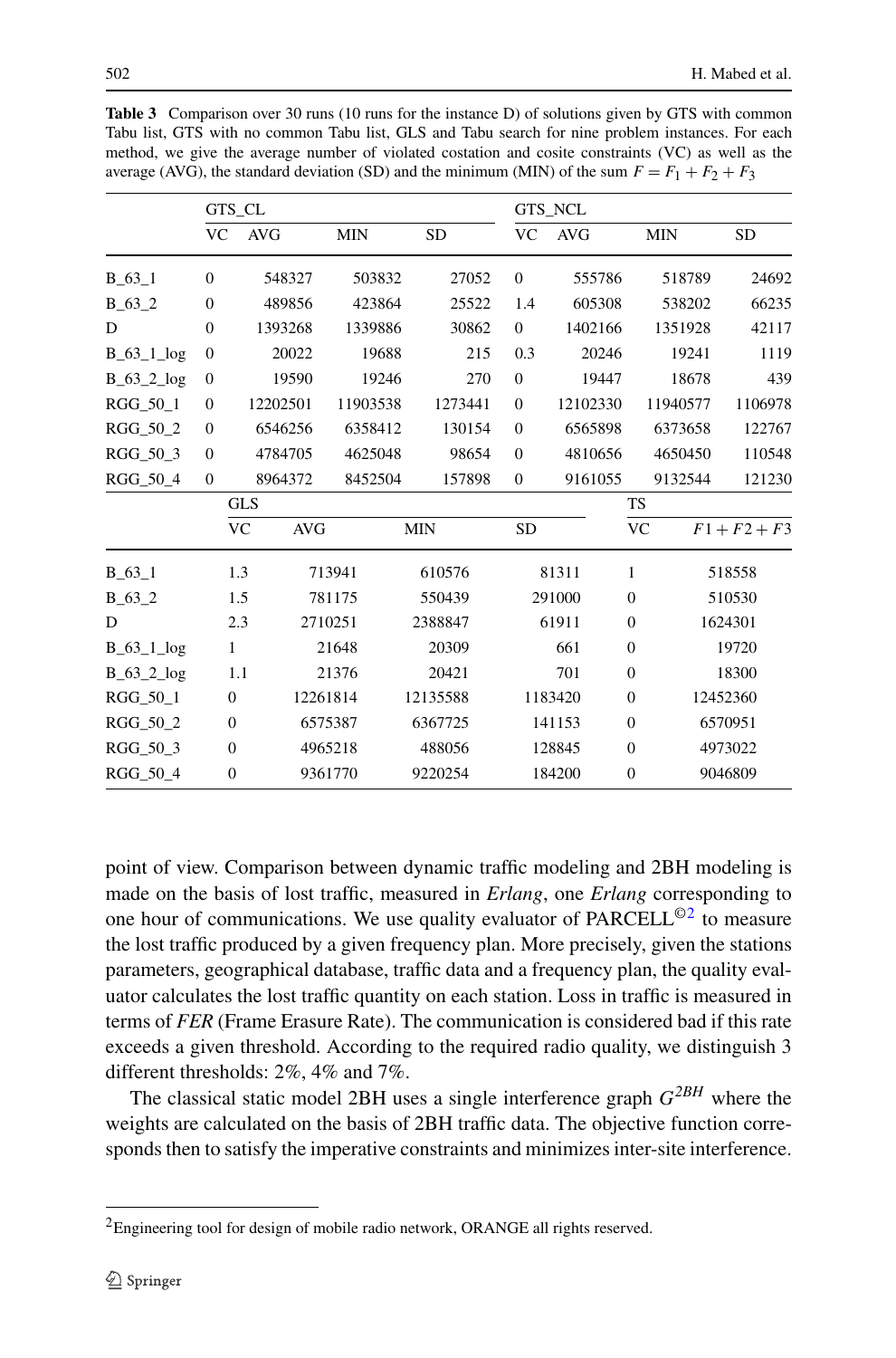|                     |         | Lost traffic at 2%<br>FER (Erl) |                | Lost traffic at 4%<br>FER (Erl) |         | Lost traffic at 7%<br>FER (Erl) |         |
|---------------------|---------|---------------------------------|----------------|---------------------------------|---------|---------------------------------|---------|
| Period              | Traffic | Classical                       | Dynamic        | Classical                       | Dynamic | Classical                       | Dynamic |
| $7:00 - 8:00$       | 504.11  | 5.16                            | 4.58           | 2.91                            | 2.45    | 1.62                            | 1.32    |
| $8:00 - 9:00$       | 1170.02 | 16.74                           | 16.06<br>9.39  |                                 | 8.57    | 5.06                            | 4.47    |
| $9:00 - 10:00$      | 1747.71 | 31.14                           | 31.04          | 17.47                           | 16.65   | 9.37                            | 8.93    |
| 10:00-11:00         | 2017.26 | 37.80                           | 36.69          | 21.38                           | 19.58   | 11.57                           | 10.29   |
| $11:00 - 12:00$     | 2177.03 | 42.14                           | 42.42          | 23.92                           | 22.56   | 12.95                           | 11.67   |
| 12:00-13:00         | 2104.73 | 39.05                           | 39.14          | 21.97                           | 20.81   | 11.89                           | 10.81   |
| 13:00-14:00         | 1863.42 | 32.94                           | 32.95          | 18.43                           | 17.98   | 10.13                           | 9.36    |
| 14:00-15:00         | 1953.59 | 36.20                           | 35.90          | 20.26                           | 19.17   | 10.91                           | 10.05   |
| 15:00-16:00         | 1984.12 | 38.46                           | 37.66          | 21.81                           | 20.39   | 12.01                           | 10.60   |
| 16:00-17:00         | 2174.47 | 44.67                           | 44.03          | 25.14                           | 23.80   | 13.96                           | 12.50   |
| 17:00-18:00         | 2521.20 | 52.77                           | 52.87          | 29.37                           | 29.35   | 16.37                           | 15.00   |
| 18:00-19:00         | 2792.91 | 62.51                           | 62.05          | 34.98                           | 34.74   | 19.50                           | 17.85   |
| 19:00-20:00         | 2743.83 | 54.97                           | 54.93          | 30.65                           | 30.03   | 16.93                           | 15.72   |
| Total               |         | 490.46                          | 488.62         | 275.24                          | 264.49  | 151.41                          | 137.66  |
| Communication gain  |         | 1.84                            |                |                                 | 10.75   | 13.75                           |         |
| Maximum per period  |         | 62.51                           | 62.05          | 34.98                           | 34.74   | 19.50                           | 17.85   |
| Maximum per station |         | 18.31                           | 16.99<br>12.86 |                                 | 13.35   | 9.57                            | 8.14    |

<span id="page-20-1"></span>**Table 4** Results of classical and dynamic traffic modeling for network *D\_639\_1*

<span id="page-20-0"></span>We give in  $(12)$  $(12)$  the objective function used in 2BH model.

$$
F_{2BH} = \omega \left( \sum_{i=1}^{N} \sum_{k=1}^{MA_i-1} \sum_{p=k+1}^{MA_i} C1(i, k, p) + \sum_{i=1}^{N-1} \sum_{\substack{j=i+1 \ j \text{same site}}}^{N} \sum_{k=1}^{MA_i} \sum_{p=1}^{MA_j} C2(i, j, k, p) \right) + \sum_{\substack{(S_i, S_j) \ (S_i, k, f_j, p) \ (i,j) \in \{1..M\}}} B_{i, j, |f_{i, k} - f_{j, p}|}^{2BH} \tag{12}
$$

Table [4](#page-20-1) shows computational results of classical and dynamic traffic modeling on the real world problem *D*. To obtain this table, we generate two frequency plans using the GTS algorithm. The first is built on the basis of classical traffic modeling ([12\)](#page-20-0). The second is built on the basis of our dynamic traffic modeling [\(7](#page-7-0)). The performance of each frequency plan, in terms of lost traffic, is estimated for each period using PARCELL© simulator. We present also at the lower part of the table: the total lost traffic (column Total), the communication gain (difference between classical and dynamic model), the maximum lost traffic for one time period (robustness criteria) and finally the maximum lost traffic for one cell. Information is given for each of the three quality thresholds (2%, 4% and 7%).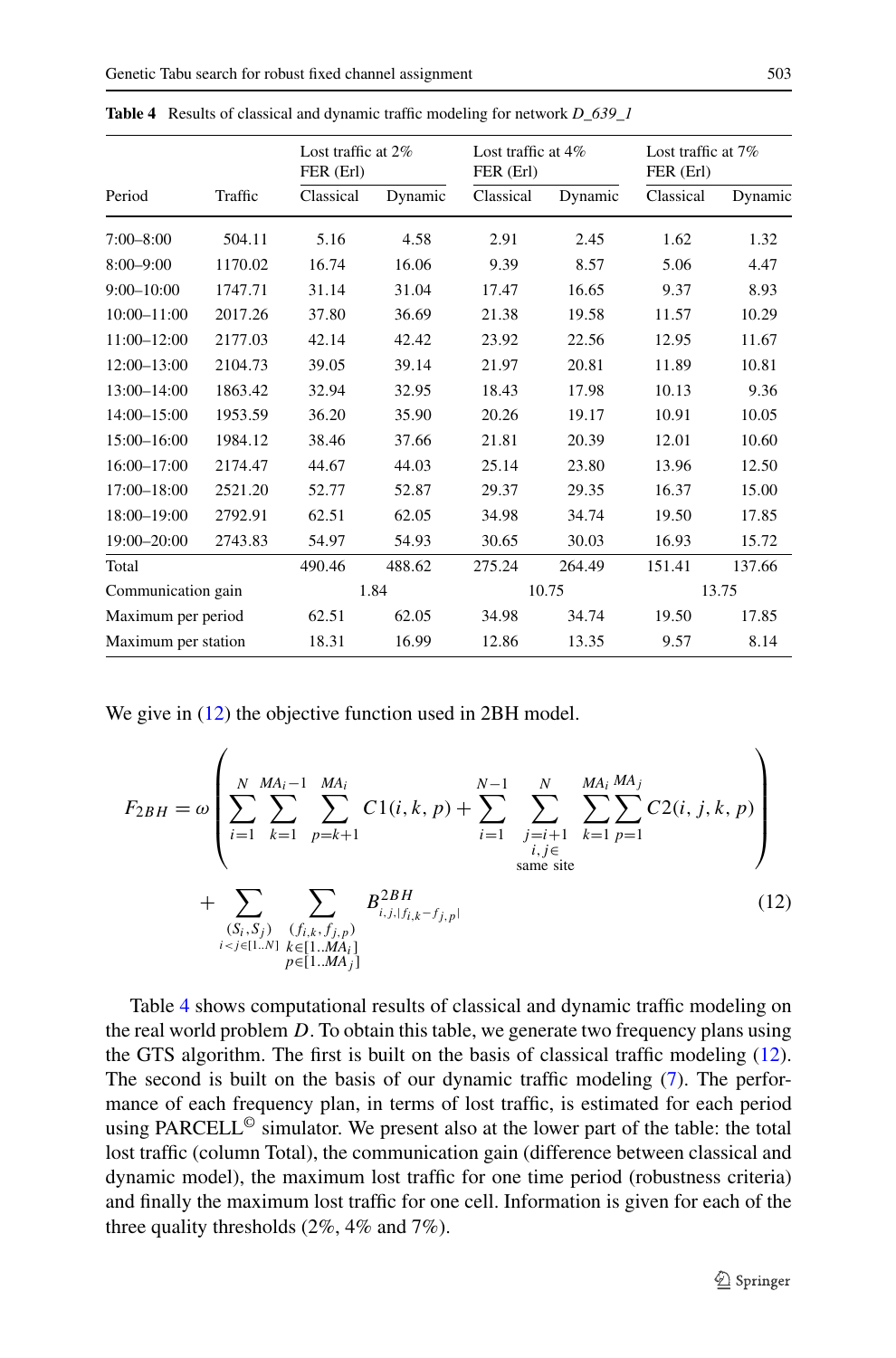The experiments were carried out using the same parameters of the GTS algorithm: 100,000 generations for a population of 8 solutions with a crossover rate of 0.3 and Tabu search length of 30. From Table [4](#page-20-1), we notice that the dynamic model gives better frequency plans both in terms of global traffic capacity and robustness. Indeed, for the three thresholds, we get a gain of communication ranging from 1.84 and 13,75 *Erlang*.

### **9 Conclusions**

This paper proposed an in-depth study for the channel assignment problem from both a modelling and solution point of view. The contribution of this paper is twofold. First, we proposed a dynamic traffic model for the fixed channel assignment problem. Contrary to classical models such as 2BH that consider the traffic as static data, the proposed model takes into account both temporal and spatial evolution of traffic, leading thus to a much more accurate and robust characterization of traffic. This dynamic model allowed us to introduce two new optimization criteria: frequency plan robustness and spatial repartition of interference, in addition to the classical interference criterion. The proposed model gives a new basis for developing more effective solution methods.

For the solution purpose, we developed a powerful Genetic Tabu search algorithm, which is mainly characterized by a problem specific crossover, an effective Tabu search mutation and a Tabu list shared by the individuals of the population. Extensive studies were carried out to study the behavior of this hybrid algorithm and the influence of its parameters. Based on fictitious and real data, experiments were realized to assess the performance of the genetic Tabu search algorithm and its underlying dynamic traffic model. Computational results show that using the proposed traffic model, the Genetic Tabu search algorithm gives better frequency plans in terms of the three quality criteria used. The gain of communications was also measured, showing a clear decrease of traffic lost. Finally, Genetic Tabu search was shown to dominate (unsurprisingly) the Tabu search algorithm alone and the hybrid algorithm with no shared Tabu list.

This proposed model introduces three optimization criteria. In this work, we used a simple penalty-based approach to deal with these criteria. An interesting alternative worth of investigation is the multi-criteria approach that is gaining recently much research efforts. Finally, the model itself may be further enriched to give different priority to periods (professional and private communication).

<span id="page-21-0"></span>Acknowledgements We are grateful to the referees for their highly insightful comments and suggestions, which help us to improve the presentation of the paper. This work is partially supported by France Telecom R&D (Orange), which is acknowledged.

### **References**

1. Aardal, K.I., van Hoesel, C.P.M., Koster, A.M.C.A., Mannino, C., Sassano, A.: Models and solution techniques for the frequency assignment problem. J. 4OR **1**(4), 261–317 (2003)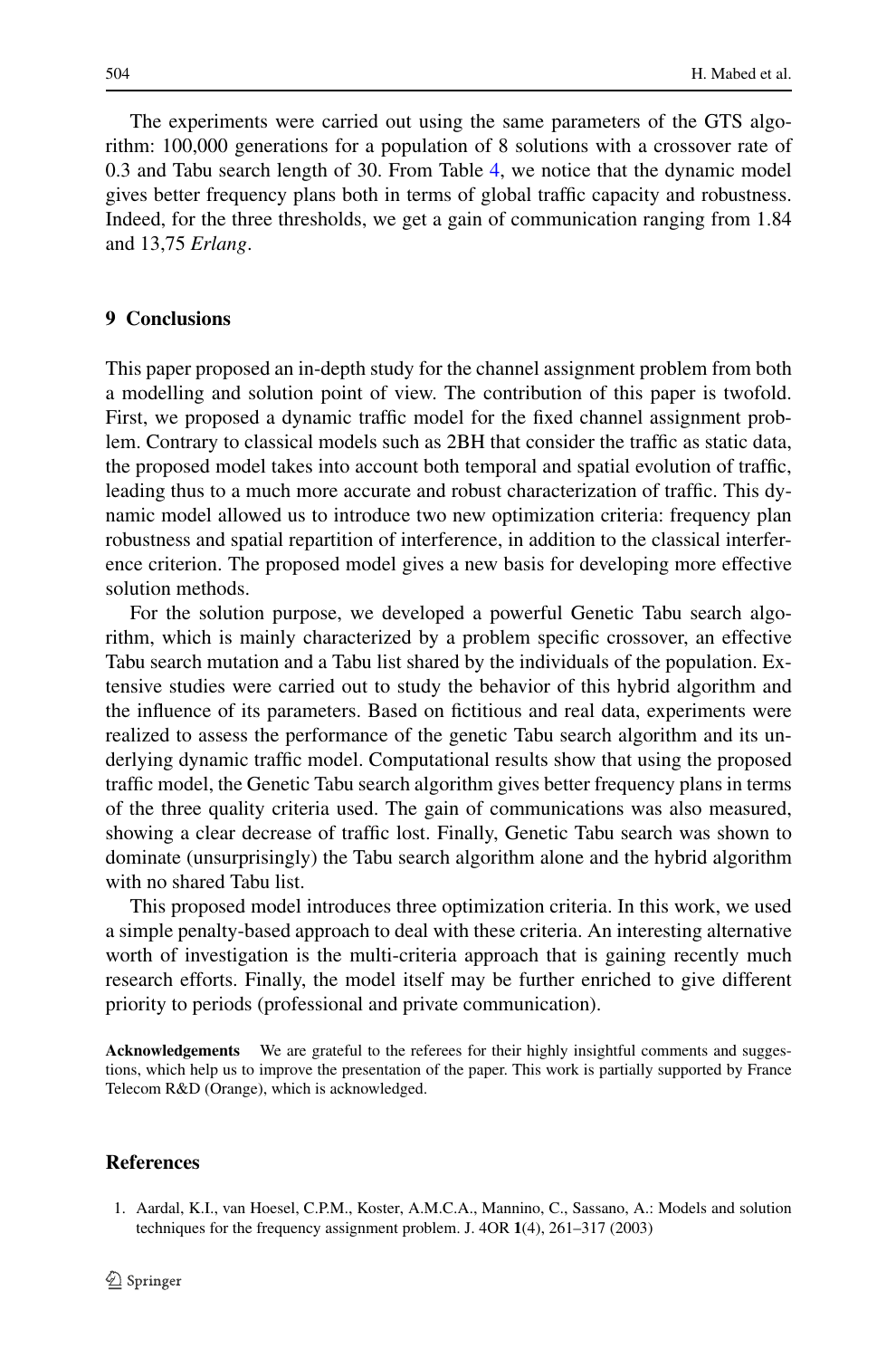- <span id="page-22-27"></span><span id="page-22-7"></span><span id="page-22-3"></span><span id="page-22-2"></span><span id="page-22-1"></span>2. Brélaz, D.: New methods to color vertices of graph. Commun. ACM **22**, 251–256 (1979)
- <span id="page-22-21"></span>3. Chan, T.H., Palaniswani, M., Everitt, D.: Neural network-based dynamic channel assignment for cellular mobile communication systems. IEEE Trans. Veh. Technol. **43**(2), 279–288 (1994)
- <span id="page-22-19"></span>4. Chang, K.-N., Kim, S.: Call blocking performance of new dynamic channel assignment scheme in cellular radio networks. In: Proc. of IEEE VTC, pp. 198–202 (1996)
- <span id="page-22-28"></span>5. Chen, L., Yoshida, S., Murata, H.: A dynamic channel assignment algorithm for voice and data integrated TDMA mobile radio. In: Proc. of IEEE VTC, pp. 213–217 (1996)
- 6. Colombo, G.: A genetic algorithm for frequency assignment with problem decomposition. Int. J. Mob. Netw. Des. Innov. **1**(2), 102–112 (2006)
- <span id="page-22-22"></span>7. Crescenzi, P., Gambosi, G., Penna, P.: On-line algorithms for the channel assignment problem in cellular networks. Discrete Appl. Math. **137**, 237–266 (2004)
- <span id="page-22-15"></span><span id="page-22-8"></span>8. Eisenblatter, A., Grotschel, M., Koster, A.: Frequency planning and ramifications of coloring. ZIB-Report 00-47, December (2000)
- 9. Fischetti, M., Lepschy, C., Minerva, G., Romanin-Jacur, G., Toto, E.: Frequency assignment in mobile radio systems using branch-and-cut techniques. Eur. J. Oper. Res. **123**, 241–255 (2000)
- <span id="page-22-25"></span><span id="page-22-24"></span><span id="page-22-16"></span>10. Fleurent, C., Ferland, J.A.: Genetic and hybrid algorithms for graph coloring. In: Laporte, G., Osman, I.H., Hammer, P.L. (eds.) Annals of Operations Research. Metaheuristics in Combinatorial Optimization, vol. 63 (1996)
- <span id="page-22-9"></span>11. Galinier, P., Hao, J.-K.: Hybrid evolutionary algorithms for graph coloring. J. Comb. Optim. **3**(4), 379–397 (1999)
- <span id="page-22-17"></span>12. Gamst, A.: A resource allocation technique for FDMA systems. Alfa Freq. **57**(2), 89–96 (1988)
- <span id="page-22-4"></span>13. Ghosh, S.C., Sinha, B.P., Das, N.: Channel assignment using genetic algorithm based on geometric symmetry. IEEE Trans. Veh. Technol. **52**, 860–875 (2003)
- <span id="page-22-20"></span>14. Glover, F., Laguna, M.: Tabu Search. Kluwer Academic, Boston (1997)
- 15. Goldberg, D.E.: Genetic Algorithms in Search, Optimization, and Machine Learning. Addison-Wesley, Reading (1989)
- <span id="page-22-18"></span><span id="page-22-0"></span>16. Hale, W.K.: Frequency assignment: theory and application. Proc. IEEE **68**(12), 1498–1514 (1980)
- 17. Hao, J.K., Dorne, R., Galinier, P.: Tabu search for frequency assignment in mobile radio networks. J. Heuristics **4**(1), 47–62 (1998)
- <span id="page-22-14"></span>18. Hellebrabdt, M., Lambrecht, F., Mathar, R., Niessen, T., Starke, R.: Frequency allocation and linear programming. In: Proc. of IEEE VTC, vol. 48, pp. 617–621 (1999)
- <span id="page-22-12"></span>19. Horng, J.-T., Jin, M.-H., Kao, C.-Y.: Solving fixed channel assignment problems by an evolutionary approach. In: Proc. of GECCO-2001, pp. 351–358 (2001)
- <span id="page-22-26"></span>20. Hurley, S., Whitaker, R.M., Smith, D.H.: Channel assignment in cellular networks without channel separation constraints. In: Proc. IEEE VTC, vol. 50, pp. 1714–1718 (2000)
- <span id="page-22-23"></span>21. IBM Corp. User Guide IBM Prospect 8.0. IBM, Raleigh (2009)
- <span id="page-22-10"></span>22. Jaimes-Romero, F.J., Muñoz-Rodrìguez, D.: Channel assignment in cellular systems using genetic algorithms. In: Proc. IEEE VTC, pp. 741–745 (1996)
- <span id="page-22-5"></span>23. Katzela, I., Naghshineh, M.: Channel assignment schemes for cellular mobile telecommunication systems: a comprehensive survey. IEEE Pers. Commun. (June), 10–31 (1996)
- 24. Lee, W.: Mobile Communications Design Fundamentals. Wiley Series in Telecommunications. Wiley, New York (1992)
- <span id="page-22-13"></span>25. Lee, Y., Kang, H.G.: Cell planning with capacity expansion in mobile communications: a Tabu Search Approach. IEEE Trans. Veh. Technol. **49**(5), 1678–1691 (2000)
- <span id="page-22-11"></span>26. Lee, Z.J., Lee, C.Y.: A hybrid search algorithm with heuristics for resource allocation problem. Inf. Sci. **173**, 155–167 (2005)
- <span id="page-22-6"></span>27. Leese, R., Hurley, S. (eds.): Methods and Algorithms for Radio Channel Assignment. Oxford Lecture Series in Mathematics and its Applications. Oxford University Press, Oxford (2002)
- 28. Luna, F., Alba, E., Nebro, A.J., Pedraza, S.: Evolutionary algorithms for real-world instances of the automatic frequency planning problem in GSM networks. In: Seventh European Conference on Evolutionary Computation in Combinatorial Optimization (EVOCOP 2007). Lecture Notes in Computer Science, vol. 4446, pp. 108–120. Springer, Berlin (2007)
- 29. Mac Donald, V.: Advanced Mobile Phone Service: The Cellular Concept. BELL Syst. Tech. J. (January), 15–41 (1979)
- 30. Mandal, S., Saha, D., Mahanti, A.: A real-time heuristic search technique for fixed channel allocation (FCA) in mobile cellular communications. Microprocess. Microsyst. **28**, 411–416 (2004)
- 31. Matsui, S., Watanabe, I., Tokoro, K.: In: A Parameter-free Genetic Algorithm for a Fixed Channel Assignment Problem with Limited Bandwidth. LNCS, vol. 2439, pp. 789–799. Springer, Berlin (2002)